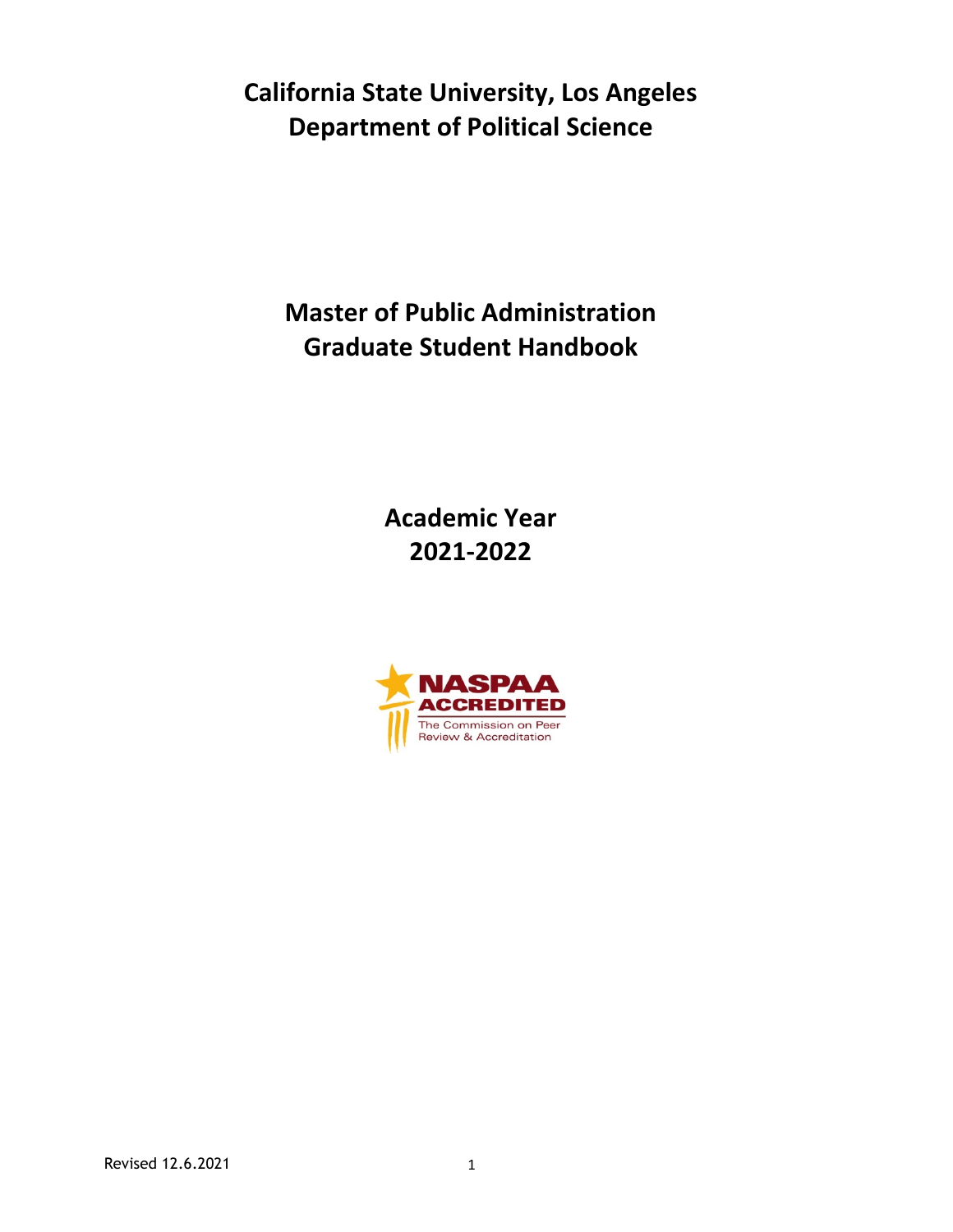# **Table of Contents**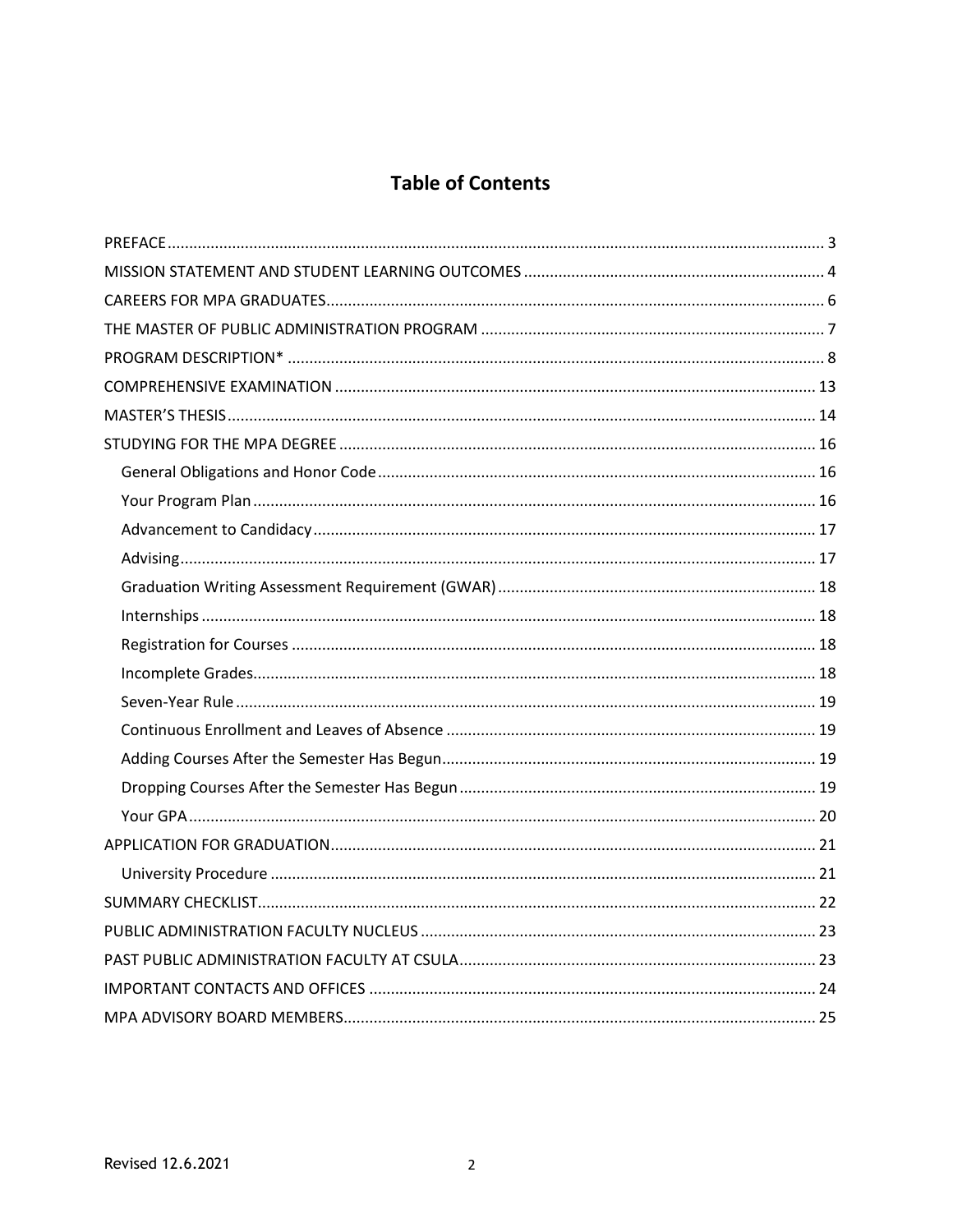## **PREFACE**

This handbook describes the MPA program beginning in Fall Semester 2016. All graduate students admitted into the MPA program beginning in Fall Semester 2016 and beyond are subject to these requirements. Students who began this program before Fall Semester 2016 have the option of remaining in their original program, or adapting their coursework to the new program. Students who wish to continue with their original programs prior to Fall Semester 2016 will be held to the University Catalog requirements in force in the semester for which they were accepted into the program.

| Semester MPA Program - 36 units + Comp Exam                                        |  |  |  |  |  |
|------------------------------------------------------------------------------------|--|--|--|--|--|
| <b>REQUIRED CORE</b><br>NOTE: Core courses are 3 units, Electives are 1 or 3 units |  |  |  |  |  |
| POLS 5700 Public Administration as a Field of Practice                             |  |  |  |  |  |
| POLS 5720 Organization & Management                                                |  |  |  |  |  |
| POLS 5730 Public Sector Human Resources Management                                 |  |  |  |  |  |
| POLS 5740 Public Budgeting and Financial Administration                            |  |  |  |  |  |
| <b>MANAGEMENT PERSPECTIVES (SELECT 2)</b>                                          |  |  |  |  |  |
| POLS 5750 Third Sector and Nonprofit Orgs                                          |  |  |  |  |  |
| POLS 5760 Managing Intergovernmental & Intersectoral Relations                     |  |  |  |  |  |
| POLS 5770 E-Government and Management                                              |  |  |  |  |  |
| <b>ANALYTICAL PERSPECTIVES (SELECT 2)</b>                                          |  |  |  |  |  |
| POLS 5800 Data Analysis for Public & Nonprofit Managers                            |  |  |  |  |  |
| POLS 5810 Policy Analysis for Public & Nonprofit Managers                          |  |  |  |  |  |
| POLS 5820 Program & Policy Implementation & Evaluation                             |  |  |  |  |  |
| <b>REQUIRED CAPSTONE</b>                                                           |  |  |  |  |  |
| POLS 5900 MPA Capstone                                                             |  |  |  |  |  |
| ELECTIVES - 9 UNITS (SELECT FROM BELOW)                                            |  |  |  |  |  |
| POLS 5830 Sem: Managing Social Policy                                              |  |  |  |  |  |
| POLS 5835 Sem: Arts and Cultural Administration                                    |  |  |  |  |  |
| POLS 5840 Sem: Issues in the Metro Area                                            |  |  |  |  |  |
| POLS 5845 Sem: Community Development Administration                                |  |  |  |  |  |
| POLS 5850 Sem: Regulation, the Environment, and California Public Policy           |  |  |  |  |  |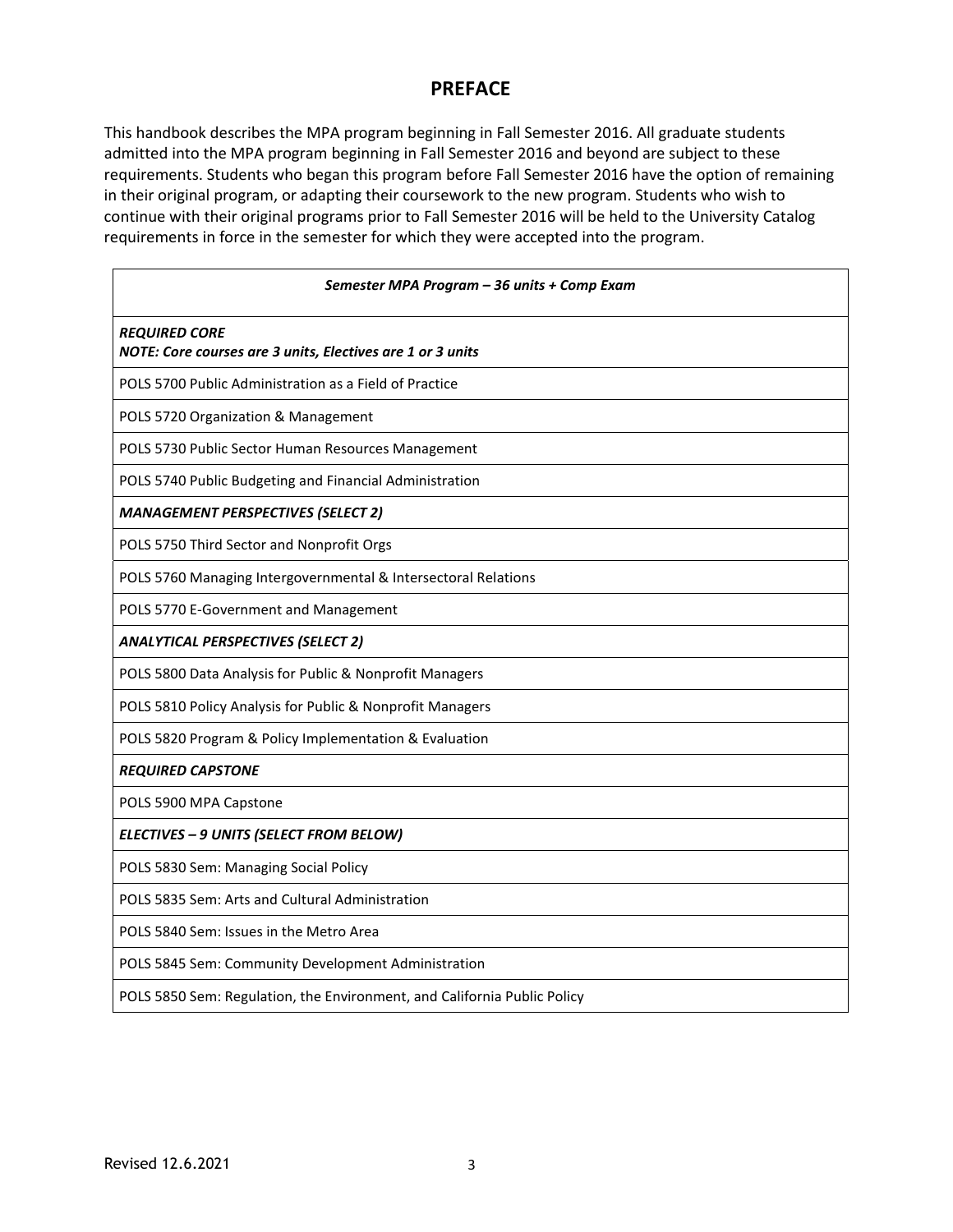| 1 UNIT ELECTIVES, POLS 5861-5875                                                              |
|-----------------------------------------------------------------------------------------------|
| POLS 5861 Personal Leadership and Development in Administration                               |
| POLS 5862 Effective Communication for Public & Nonprofit Administrators                       |
| POLS 5863 Effective Public Sector Human Resource Management Practices                         |
| POLS 5864 Collaborative Governance                                                            |
| POLS 5865 Negotiation & Conflict Management for Administrators                                |
| POLS 5866 Public Sector Contracting Basics                                                    |
| POLS 5869 Managing Stress in the Public Sector                                                |
| POLS 5870 Nonprofit Governance                                                                |
| POLS 5871 Fundamentals of Strategic Planning for Public Sector Leaders                        |
| POLS 5872 Program Evaluation Best Practices for Public Sector Leaders                         |
| POLS 5873 Development and Fundraising for Public Sector Leaders                               |
| POLS 5874 Managing Organizational Change in the Public Sector                                 |
| POLS 5875 Fundamentals of Public Sector Project Management                                    |
| POLS 5955 (1-3 UNITS) Selected Issues in PA (topic varies; can be repeated for up to 6 units) |
| POLS 5980 Graduate Directed Study                                                             |
| COMP EXAM - POLS 5960                                                                         |

# **MISSION STATEMENT AND STUDENT LEARNING OUTCOMES**

The Master of Public Administration (MPA) Program at California State University, Los Angeles, prepares students for leadership by educating them for professional public and community service within a diverse, dynamic metropolitan environment.

# **Cal State LA MPA Student Learning Outcomes**

Students will develop the following leadership capabilities:

- Knowledge about and the ability to bridge public administration theory, research and practice
- Rigorous critical analysis skills to inform evidence-based public and community problem-solving and decision-making processes in changing contexts
- The incorporation, advancement and reliance on public service ethics in decision-making processes
- The ability to work collaboratively within and across sectoral, jurisdictional and organizational boundaries
- The ability to engage a diversity of perspectives and interests to support culturally responsive, inclusive, justice-oriented and equitable public service
- The ability to identify diverse stakeholders and utilize effective written and oral communication to engage them

Adopted: Sept. 27, 2021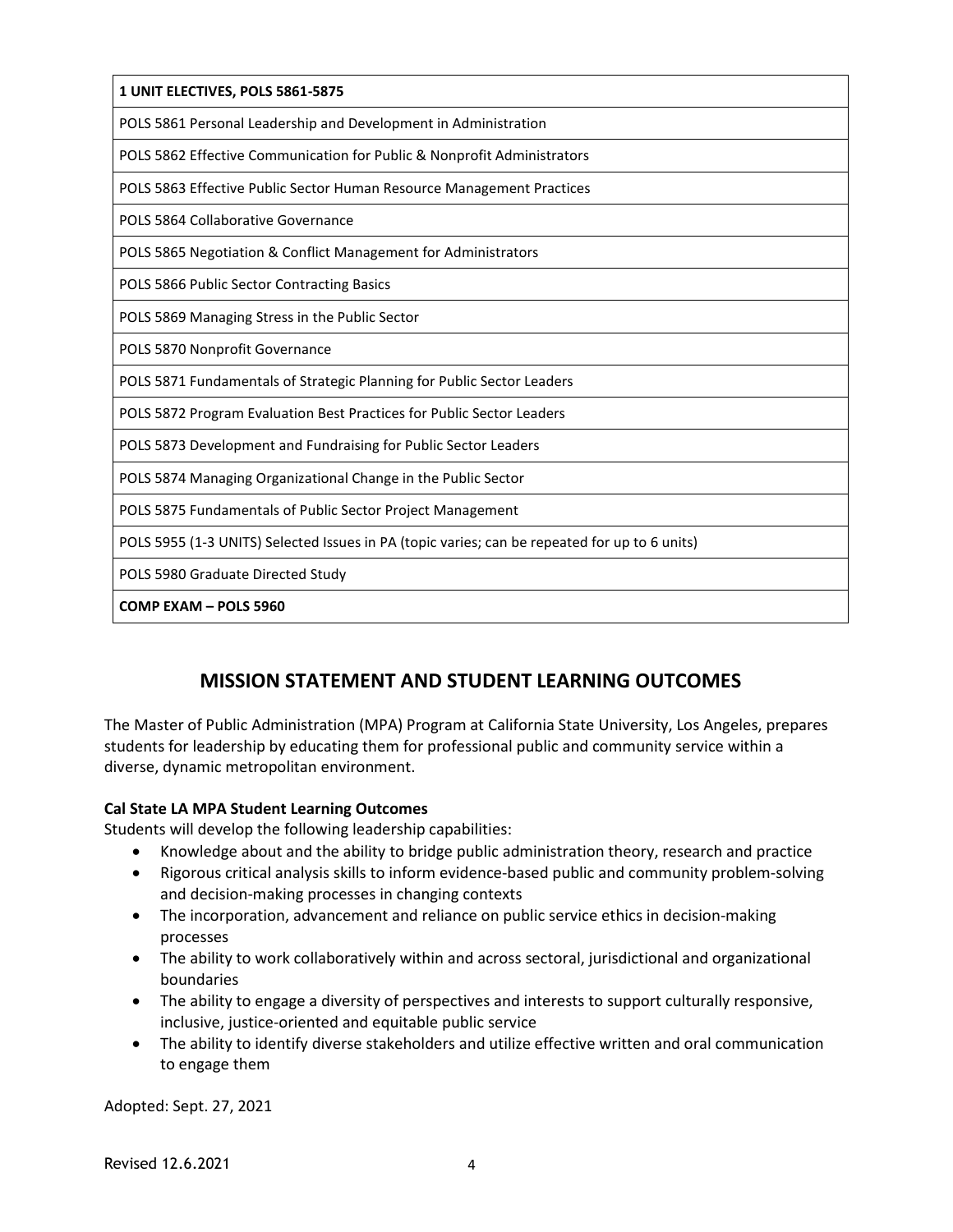# **ACCREDITED BY THE NETWORK OF SCHOOLS OF PUBLIC POLICY, AFFAIRS AND ADMINISTRATION**



The MPA program was reaccredited in July 2016 for a full six years. Accreditation is granted by NASPAA only after a rigorous process including a self-study evaluation and site visit from external evaluators. Accreditation is a guarantee of a recognized, high quality, well-run and up-to-date program. For more information, see: [http://www.naspaa.org/about\\_naspaa/naspaa.asp.](http://www.naspaa.org/about_naspaa/naspaa.asp)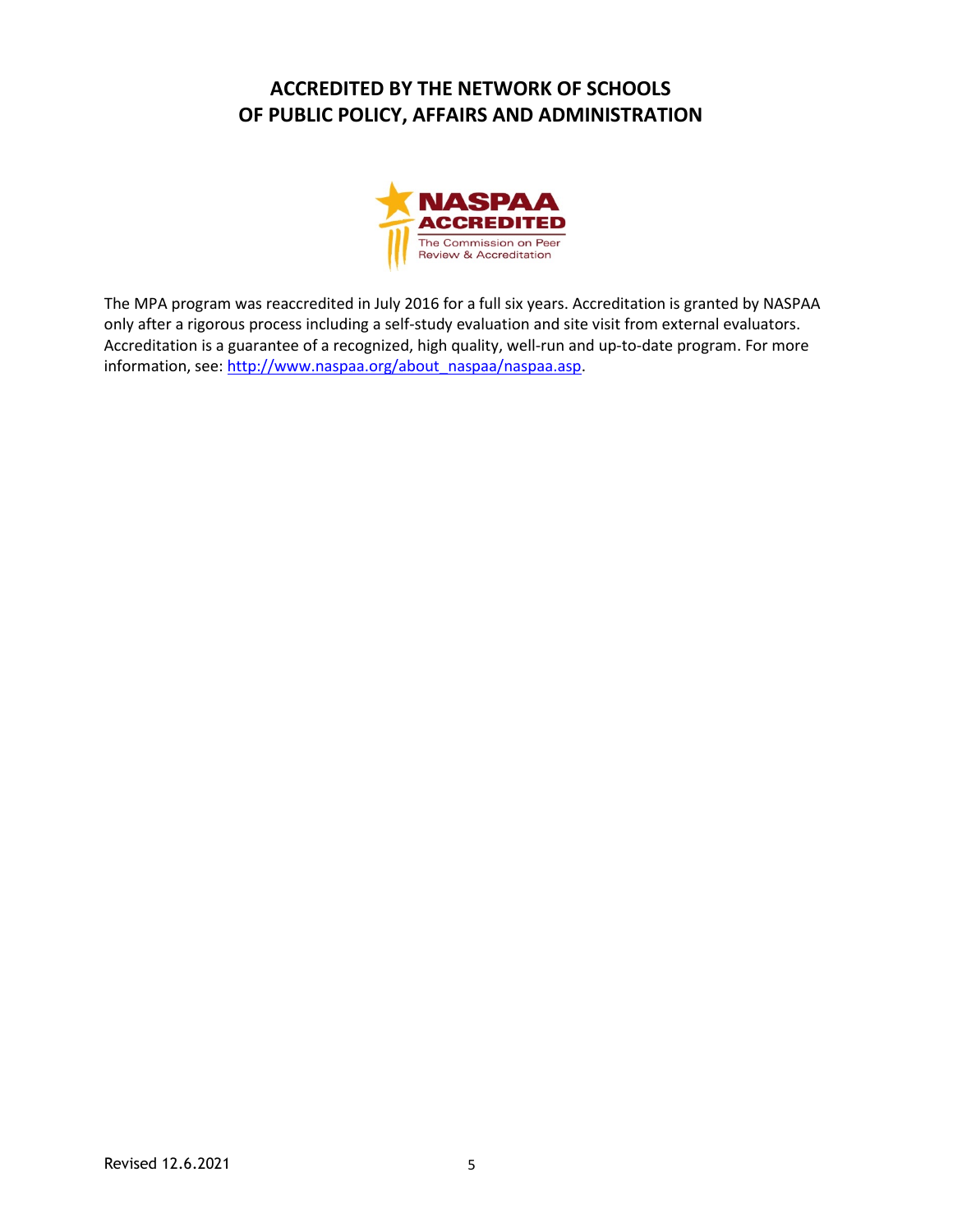# **CAREERS FOR MPA GRADUATES**

Our graduates continue to work in a variety of careers in local, state and federal governments, as well as in non-profit organizations. They are primarily managers, analysts and policy specialists:

- **Managers** implement policies, allocating resources to achieve the objectives of the program and organization.
- **▪ Program managers** administer programs: establishing objectives, stimulating productivity, motivating workers, reporting and evaluating work progress, structuring work, allocating resources, coping with internal and external political pressures, and ensuring that the public interest is reflected in the work of the agency.
- **▪ Staff managers** support the work of program managers, performing such activities as budgeting and financial management, personnel and labor relations, management information systems, organizational analysis, and procurement of supplies and materials.
- **▪ Staff analysts** develop ways to ensure that program objectives are met. They also look at new ways to meet the public's requests for service. A staff analyst must be familiar with research on social, economic, and environmental problems to propose potential courses of action to decision makers. They are the elements of the program usually involved in briefing papers. Staff analysts work in planning and evaluation units or budget divisions in government.
- **▪ Policy specialists**, the counterparts of staff analysts, work in consulting firms, research institutes or non-profit organizations.

Some of the positions recent graduates have held are:

Human Relations Analyst, Los Angeles County Appraisal Specialist, Assessor's Office, Los Angeles County Manager, Aquatorium, City of Commerce Community Residential Services Supervisor, Eastern Los Angeles Regional Center Assistant Director of Finance, City of Bellflower Environmental Supervisor, City of Los Angeles Lieutenant, Special Operations Division, Police Department, City of Pasadena Senior Investigator, State of California Manager, Staff Relations, Fire Department, City of Los Angeles Investigator, U.S. Dept. of Labor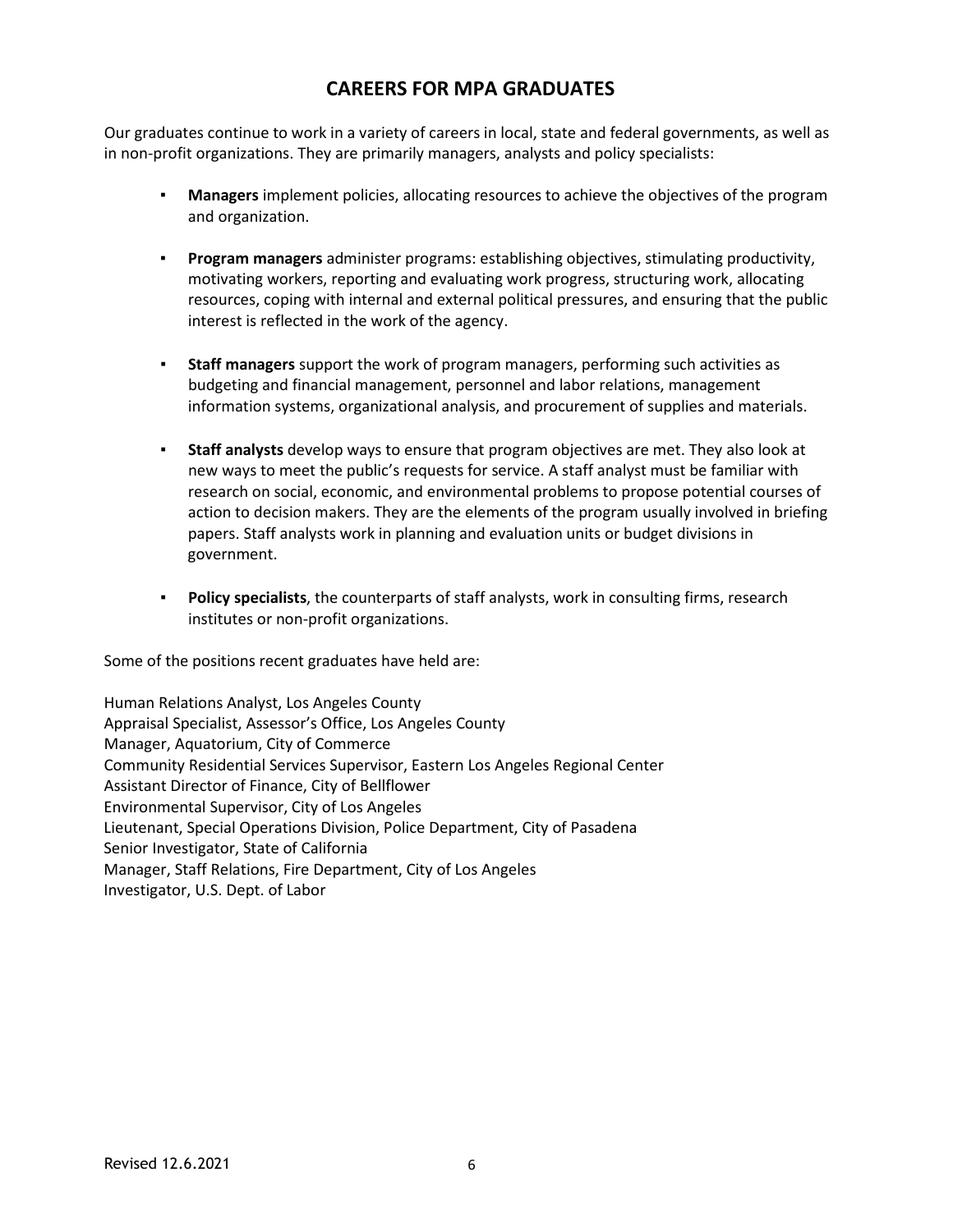# **THE MASTER OF PUBLIC ADMINISTRATION PROGRAM**

#### **Program Core**

POLS 5700 Public Administration as a Field of Practice POLS 5720 Public Sector Organization and Management POLS 5730 Public Sector Human Resource Management POLS 5740 Public Budgeting and Financial Administration

#### **Management Perspectives (Select 2)**

POLS 5750 Third Sector and Non-Profit Management POLS 5760 Intergovernmental and Intersectoral Relations POLS 5770 E-Government and Management

#### **Analytic Perspectives (Select 2)**

POLS 5800 Data Analysis for Public and Nonprofit Managers POLS 5810 Policy Analysis for Public and Nonprofit Managers POLS 5820 Program Implementation and Evaluation

#### **Program Electives**

9 Units of Graduate Electives (3 units may be taken outside of the MPA program with consent of MPA Graduate Advisor)

**Program Capstone**

POLS 5900 Capstone

**Comprehensive Examination or Thesis**

**Internship**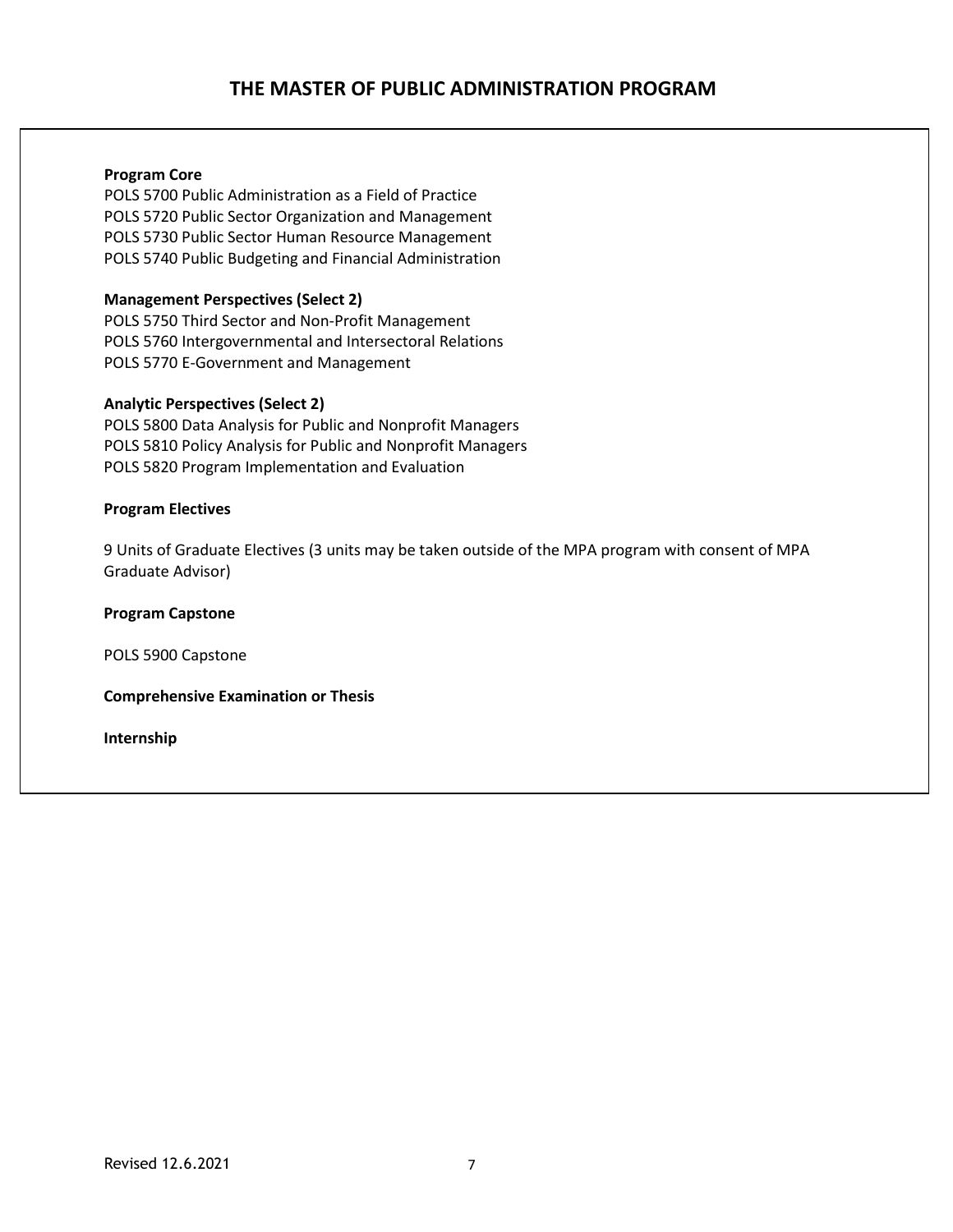## **PROGRAM DESCRIPTION\***

### **PROGRAM CORE COURSES (3 units each): 12 Units (4 Courses)**

#### **POLS 5700 Public Administration as a Field of Practice**

This course provides an introduction to the study of public administration as a field of practice and serves as a foundation for the MPA program. Students must take this course in their first semester.

#### **POLS 5720 Public Sector Organization and Management**

Prerequisites: POLS 5700 or instructor's permission. A study of the most relevant organization and management thinkers and issues. Topics include organization structures and theories of management in the public sector, decision-making, human relations, goal setting, and leadership in government.

#### **POLS 5730 Public Sector Human Resource Management**

Prerequisites: POLS 5700 or instructor's permission. In depth study of personnel and human resource management, providing an opportunity to analyze current issues. Case studies of personnel problems; examination of varying roles of boards, commissions and other legislative bodies; and new frontiers in personnel research and personnel legislation.

#### **POLS 5740 Public Budgeting and Financial Administration**

Prerequisites: POLS 5700 or instructor's permission. Concepts and implementation of budgeting and financial administration. Topics include issues and problems in budget authorization, execution and control, including public policy implications with a special emphasis on budgeting as a management tool.

#### **MANAGEMENT PERSPECTVES (3 units each): 6 Units (Choose Any 2 Courses)**

#### **POLS 5750 Seminar: The Third Sector and Non-profit Organizations**

Prerequisites: POLS 5700 or instructor's permission. Study of the increasingly integrated relationship between government and third-sector service providers; professional management of non-profit organizations in a complex environment; completion of a grant writing project.

#### **POLS 5760 Managing Intergovernmental and Intersectoral Relations**

Prerequisites: POLS 5700 or instructor's permission. An introduction to the dynamics and patterns of vertical and horizontal intergovernmental and intersectoral relations; governmental structure; incentives for different levels of government; relationships between and among local, state and federal governments; competition/conflict; cooperation; and collaborative models of decision making. In addition, the course provides participants the opportunity to use collaborative problem-solving skills to address regional policy challenges.

#### **POLS 5770 E-Government and Management**

Prerequisites: POLS 5700 or instructor's permission. The objective is to cover electronic and mobile government issues and applications. Management issues of particular concern include information policy and public access, transparency, privacy security and computer crime.

**\***Current course descriptions can be found in Cal State LA's online course catalog at <http://ecatalog.calstatela.edu/>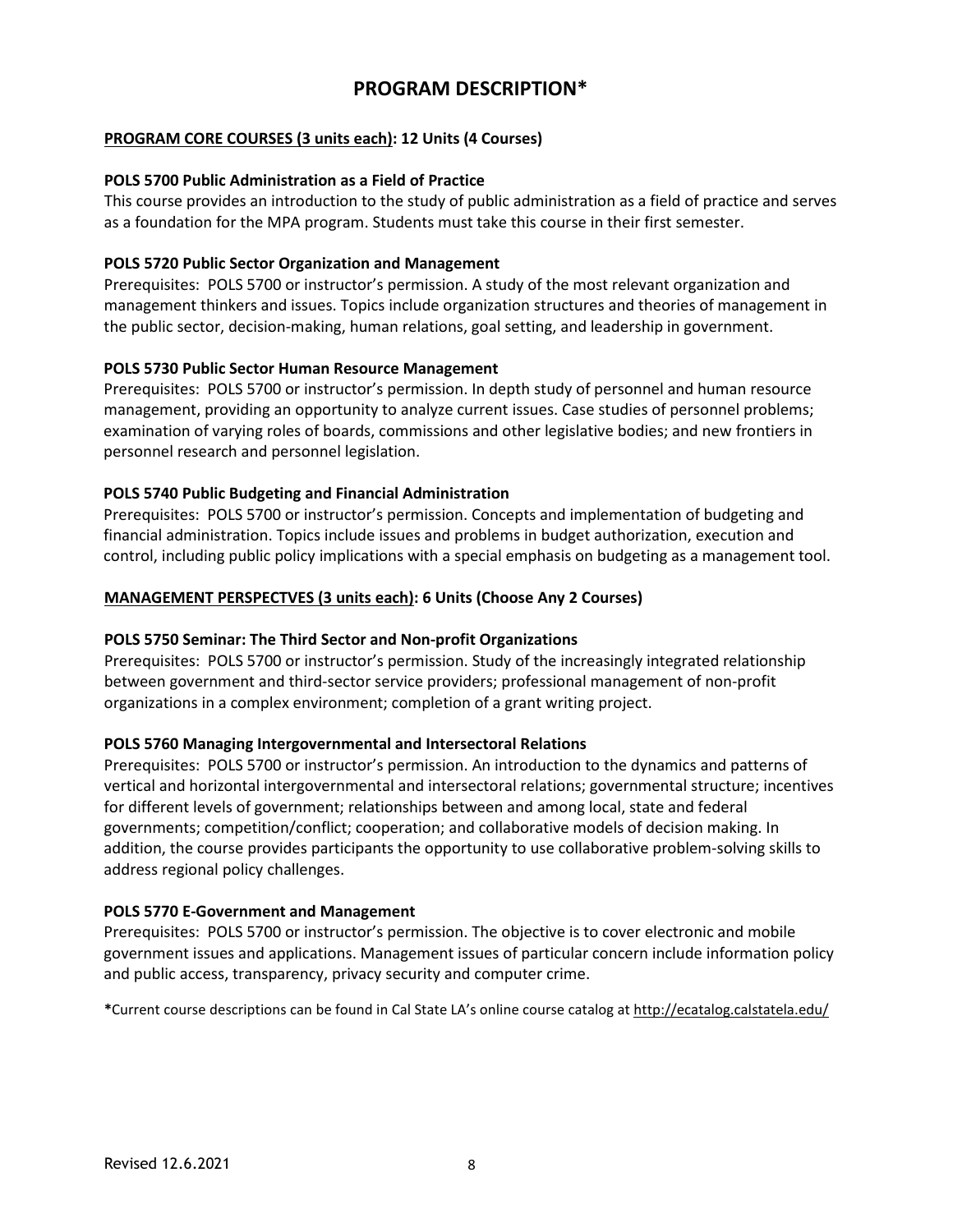### **ANALYTIC PERSPECTIVES (3 units each): 6 Units (Choose Any 2 Courses)**

#### **POLS 5800 Data Analysis for Public and Nonprofit Managers**

Prerequisites: POLS 5700 or instructor's permission; POLS 2810 or equivalent. If you have not had a recent elementary statistics course you should take or sit-in on POLS 2810 or another similar course. In this course, you will work on the statistical and other techniques necessary to carry out research. The course covers different methods of conducting research in public and non-profit organizations, issues of measurement in social science research, review of descriptive statistics, introduction to a statistical software package, probability concepts and applications, sampling, inferential statistics and statistical significance, multivariate analysis, and communication of findings.

### **POLS 5810 Policy Analysis for Public and Nonprofit Managers**

Prerequisites: POLS 5700 or instructor's permission. This course provides an introduction to policy analysis, providing a current assessment of how analysis is used in public and non-profit decision-making, and it provides practical experience with doing applied analysis.

### **POLS 5820 Policy and Program Implementation and Evaluation**

Prerequisites: POLS 5700 or instructor's permission. This course covers conceptual issues and basic methods for policy and program implementation and evaluation for public and non-profit administrators.

### **ELECTIVES: 9 Units (Any Combination of 1- and 3-Unit Courses)**

**These should be chosen according to your interests; MPA graduate students may take one 4000-level POLS course or one course outside of the program with the MPA Advisor's consent.**

### **3-Unit Electives**

#### **POLS 5830 Seminar: Managing Social Policy**

Prerequisites: POLS 5700 or instructor's permission. The course examines social policy programs at the national level and in California. It explores the role of politics, media, interest groups, and industry in policy administration, and considers the tradeoffs, design and implementation of health, welfare, housing policies.

#### **POLS 5835 Arts and Cultural Administration**

Prerequisites: POLS 5700 or instructor's permission. This course examines the basic components of arts and cultural administration in government agencies and, to a lesser extent, nonprofits. Students will learn the foundation and history of arts and cultural administration, the impact of arts on society and the economy, how different types of arts and cultural facilities are managed as well as arts and cultural policies.

#### **POLS 5840 Seminar: Issues in the Metropolitan Area**

Prerequisites: POLS 5700 or instructor's permission. This seminar surveys the special problems of cities at the turn of the 21st century, focusing on the discovery of characteristics of the ideal community and their use in administration.

#### **POLS 5845 Seminar: Community Development Administration**

Prerequisites: POLS 5700 or instructor's permission. Theory and process of planned development; role of administration in formulating and implementing development goals at all political community levels; planning, strategy, obstacles, assistance, development of competent personnel and institution-building.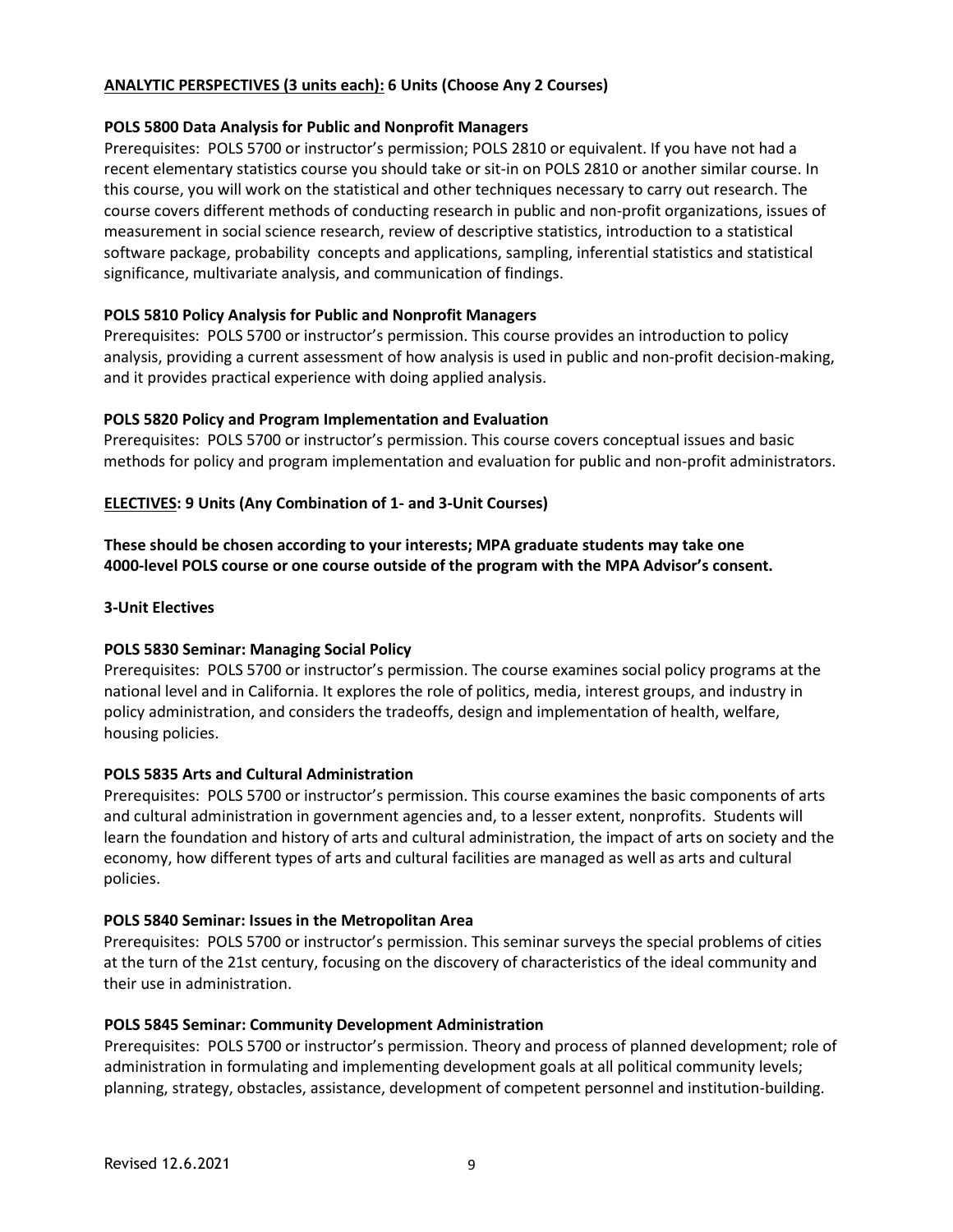### **POLS 5850 Seminar: Regulation, the Environment and California Public Policy**

Prerequisites: POLS 5700 or instructor's permission. This seminar ties together three crucial topics that public administrators in California need to understand: regulation; environmental problems, particularly the problems of air quality, water quality and toxic waste disposal; and the study of California policy.

### **POLS 5955 Selected Issues in Public Administration**

Prerequisites: POLS 5700 or instructor's permission. This seminar involves the presentation and discussion of selected issues and trends in administrative processes at all levels of government. It may be taken more than once for credit (to a maximum of 6 units).

### **POLS 5980 Graduate Directed Study**

Prerequisites: POLS 5700. Instructor consent to act as sponsor. Independent study of advanced topics in the field; regular conferences with sponsor. May be repeated twice for a maximum total of 6 units. Students contemplating doing a thesis may use POLS 5980 as a course in which they complete their 20- 30 page proposal.

### **1-Unit Electives**

### **POLS 5861 Personal Leadership and Development in Administration**

Prerequisites: None. This elective course addresses elements of leadership, including change, your "style," communication, teambuilding, planning, meeting management, working with internal and external constituencies, ethics.

#### **POLS 5862 Effective Communication for Public and Non-Profit Administrators**

Prerequisites: None. This elective course addresses elements of effective organizational communication, including theories of managerial effectiveness, active listening, verbal and nonverbal cues, audience awareness, presentation skills, communication barriers, email and social media, and ethics.

#### **POLS 5864 Collaborative Governance**

Prerequisites: None. This elective course addresses the changing nature of governance skills, which increasingly require intergovernmental and intersectoral cooperation to address complex public problems.

#### **POLS 5865 Negotiation and Conflict Management for Administrators**

Prerequisites: None. This elective course addresses the question, "what is the best way for people to deal with their differences?" Introduction to conflict in organizations, and methods of negotiating differences for positive outcomes.

#### **POL 5866 Public Sector Contracting Basics**

Prerequisites: None. The elective course introduces contracting in the public and nonprofit sectors; types of contracts; negotiating, writing, monitoring, revising contracts; accountability and responsibilities; ethics and integrity in procurement.

#### **POLS 5869 Managing Stress in the Public Sector**

Prerequisites: None. Examines theories of stress and stress management for effective public and nonprofit leadership.

#### **POLS 5870 Nonprofit Governance**

Prerequisites: None. This course will review the methods used to govern non-profit organizations and good governance policies for non-profit organizations. It will focus on the responsibilities and roles of non-profit organization executive board members.

Revised 12.6.2021 10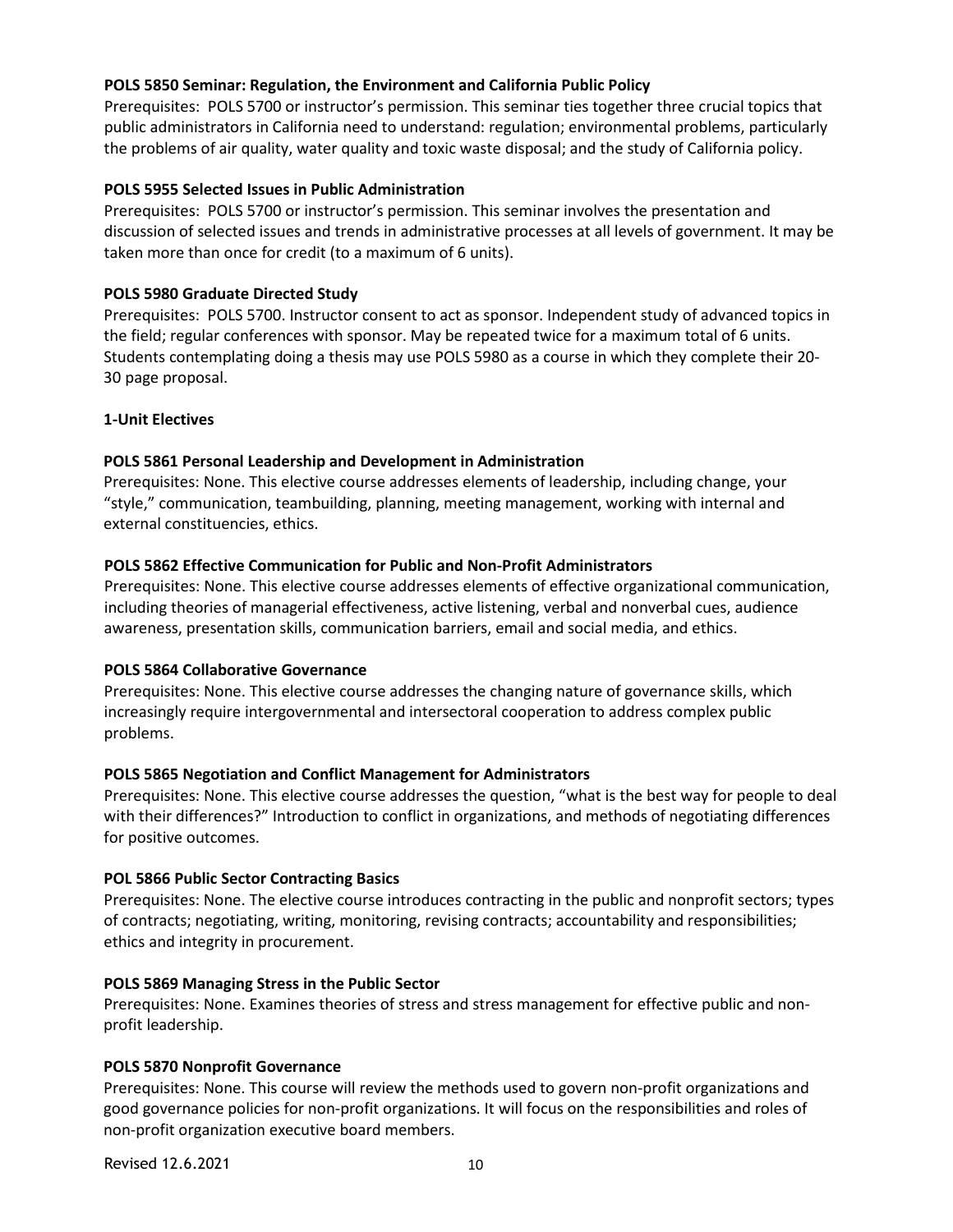#### **POLS 5871 Fundamentals of Strategic Planning for Public Sector Leaders**

Prerequisites: None. This course examines the role of strategic planning in the public and nonprofit sectors for effective leadership.

#### **POLS 5872 Program Evaluation Best Practices for Public Sector Leaders**

Prerequisites: None. This course will examine contemporary best practices of program evaluation that are used by public sector leaders. This course will review the various fundraising tactics used by public leaders.

#### **POLS 5873 Development and Fundraising for Public Sector Leaders**

Prerequisites: None. The course will examine a variety of approaches such as partnership development, grant writing, events, crowdsourcing, individual campaigns, and program sponsorship.

### **POLS 5874 Managing Organizational Change in the Public Sector**

Prerequisites: None. The course explores the practices for effectively managing change in the public and nonprofit sectors. The public and nonprofit sectors are often impacted by large-scale change such as leadership transitions, organizational restructuring, community collaborations, and internal systems changes. The course examines principles and practices of effectively leading an organization through change that include communications, culture, leadership and behavior.

#### **POLS 5875 Fundamentals of Public Sector Project Management**

Prerequisites: None. The course addresses public and non-profit project management. The course focuses on both the process of project management and the final product.

#### **POLS 5955 Selected Issues in Public Administration**

Prerequisites: None. This seminar involves the presentation and discussion of selected issues and trends in administrative processes at all levels of government. It may be taken more than once for credit (to a maximum of 6 units).

#### **CAPSTONE SEMINAR: 3 units (1 Course)**

#### **POLS 5900 MPA Capstone**

Prerequisites: Advanced to candidacy and satisfactory completion of the WPE; should be taken in last semester of program. Involves synthesis and practical application of public administration knowledge and skills acquired in the program. Emphasis on critical analysis of case studies and strategic assessment of real-world organizational issues.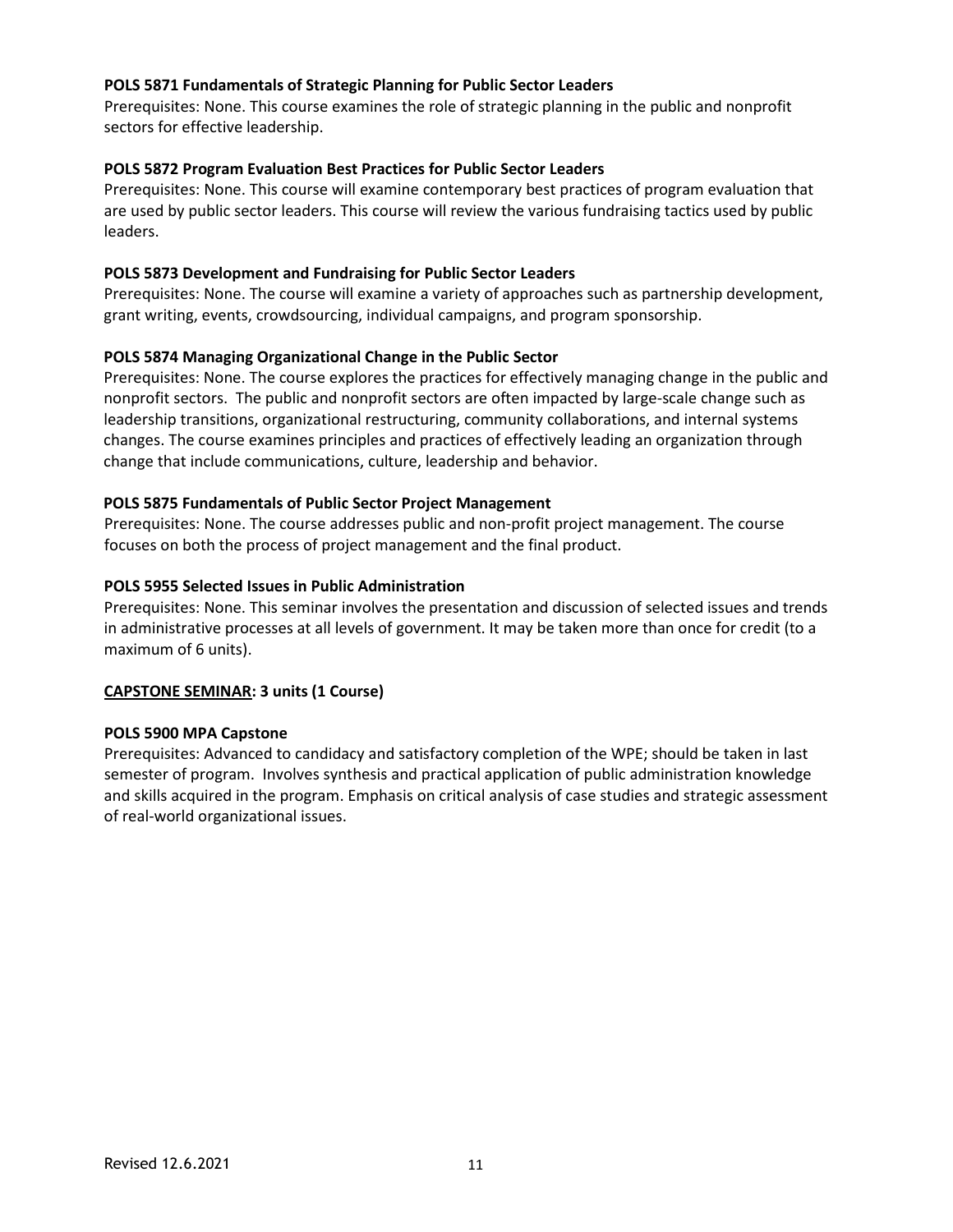### **COMPREHENSIVE EXAMINATION OR THESIS**

The culminating experience of your degree program is writing a comprehensive examination or thesis. The majority of MPA students have chosen the comprehensive examination because it has been difficult for working professionals to devote sufficient time and commitment to a thesis. You will take the comprehensive examination (POLS 5960) in the same semester as POLS 5900 MPA Capstone, which should be taken in your last semester of the program. The thesis option remains available.

### **INTERNSHIP**

You must complete the equivalent of a one-semester internship in a public or non-profit organization or an approved field project. You may be able to substitute appropriate professional experience for the internship. To request this waiver, you must complete the Internship Waiver Form and submit it to the MPA Advisor for consideration. There is a link on the MPA Web site to the Internship Waiver Form, and the form is distributed at the MPA New Graduate Student Orientation.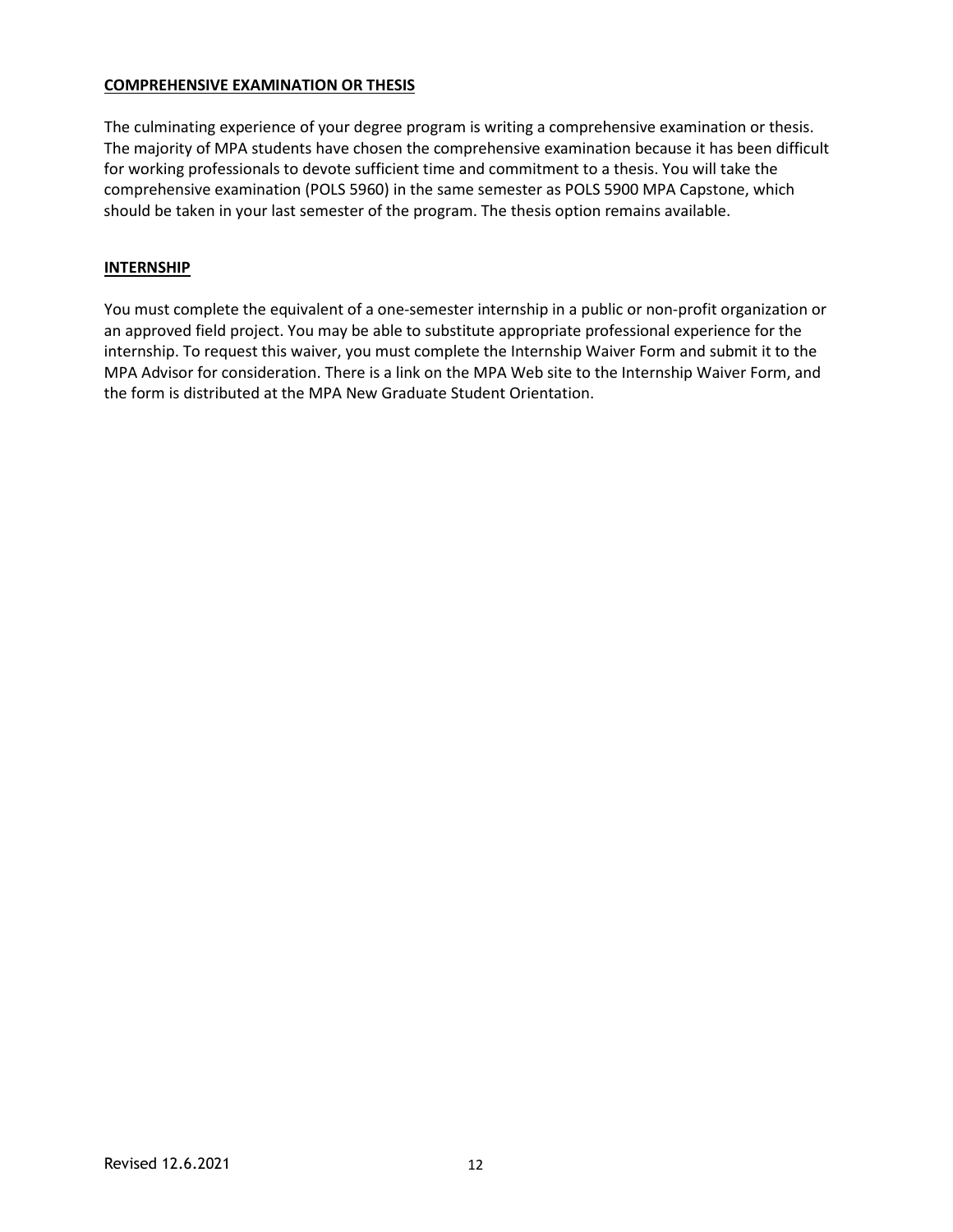# **COMPREHENSIVE EXAMINATION**

You may ONLY take the comprehensive examination in the last semester of your program, if you have:

- Maintained a minimum 3.0 average in your program
- Fulfilled the Graduate Writing Assessment Requirement
- Received Advanced Candidacy status
- Completed all outstanding incomplete grades
- Completed your internship requirement

During the registration period for your last semester in the program, you should request a permit from the MPA Graduate Advisor, and register for POLS 5960 via the GET (Golden Eagle Territory) registration system. The fee for the examination is currently \$10. No late "adds" are allowed, which means you must add the course by the third week of the semester in which you plan to take the examination.

The exam is administered in conjunction with POLS 5900 Capstone, which you also must take in your last semester. The exam will consist of an individual written case analysis that requires students to apply and demonstrate knowledge and skills learned in the program. Students will submit a signed honor pledge with the case, which will be subject to review using plagiarism detection software. The honor pledge upholds the ethical standards of the discipline of public administration and its professional association, the American Society for Public Administration, with this statement:

The Honor System in the MPA program depends upon adherence of all members of the program to high standards of academic behavior. Acts constituting a violation of the Honor Code include giving assistance in a formal academic exercise without due acknowledgement; plagiarism; the submission of the same work of academic credit more than once without permission; willful falsification of data, information or citation; and the failure to take constructive action in the event of committing or observing a violation or apparent violation.

I certify that I have neither given nor obtained assistance in this formal academic exercise without acknowledgement, that I have not plagiarized, that I am not submitting the same work for academic credit without permission, that I have not willfully falsified data, information, or citation, and that I have not failed to take constructive action in the event of committing or observing a violation or apparent violation of this Honor Code.

Each case study analysis is graded anonymously as pass or no pass by two faculty members for:

- 1. Knowledge of and ability to express theories and concepts and apply them.
- 2. Clarity in argument
- 3. Adequacy and relevance of facts, references, and data
- 4. Organization of material in a coherent, logical form
- 5. Professionalism in presentation

If you do not pass the examination, you may re-take the examination. The College of Natural and Social Sciences allows only three attempts at the comprehensive examination. A Comprehensive Exam Workshop is offered every Fall and Spring, and students are highly encouraged to attend a workshop as early as possible in their graduate program.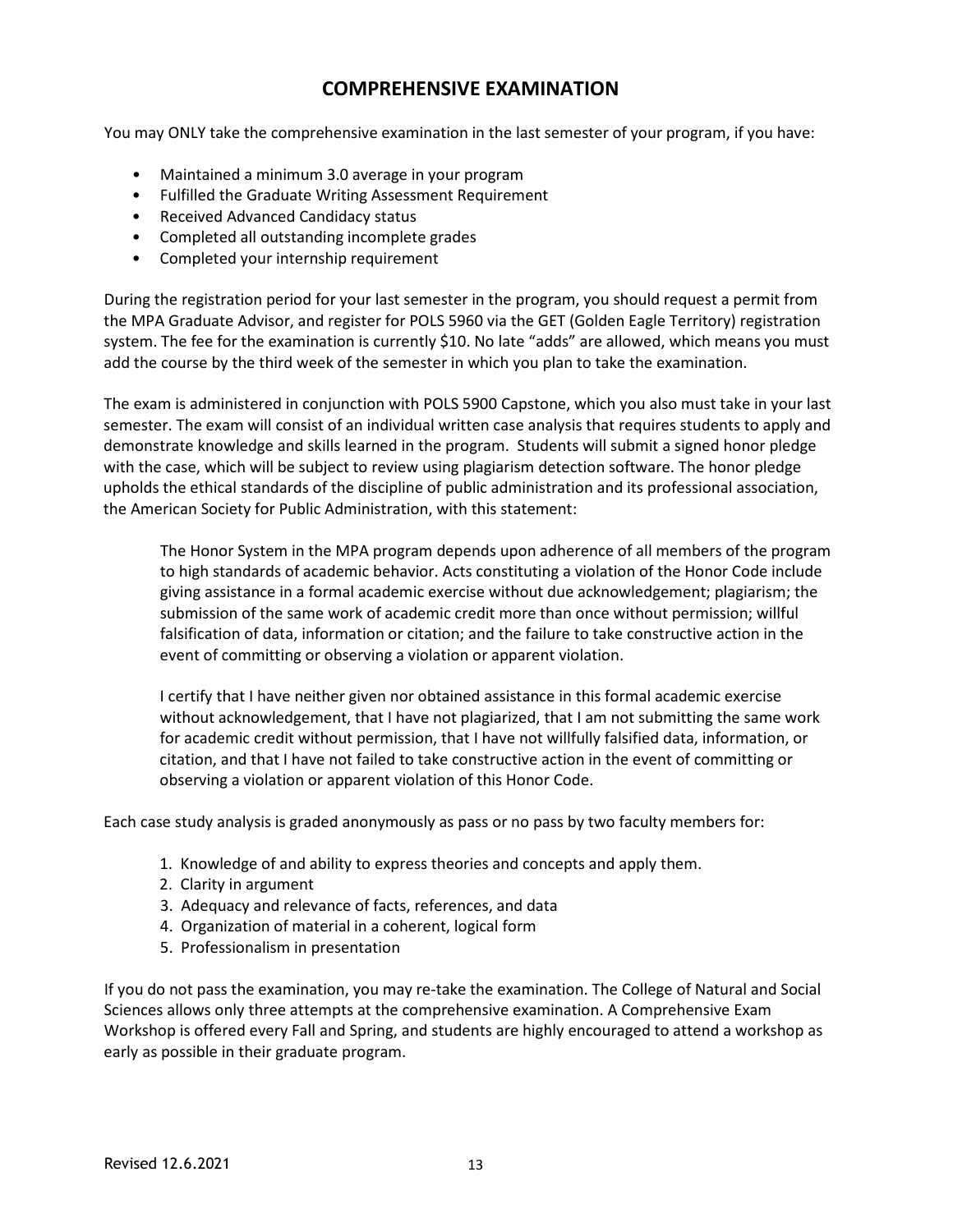# **MASTER'S THESIS**

You may write a Master's Thesis instead of taking the comprehensive examination. To do so you must have better than a 3.5 GPA in your coursework, a Public Administration faculty member willing to supervise the thesis, a proposal deemed acceptable by the faculty, and two other members of the committee acceptable to the MPA Graduate Advisor and the Political Science Department Chair. If you plan to write a thesis, you must begin planning your thesis during the first year of your MPA program. Students should take caution with a thesis. In our experience, courses often expire under the seven-year rule due to unfinished Master's theses. Sample theses are available in the Department and Library. Title 5 of California's Education Code requires that theses meet the following standard:

A thesis is the written product of a systematic study of a significant problem. It identifies the problem, states the major assumptions, explains the significance of the undertaking, sets forth the sources for and methods of gathering information, analyzes the data, and offers a conclusion or recommendations. The finished product evidences originality, critical and independent thinking, appropriate organization and format, and thorough documentation.

#### **Thesis Proposals**

A 15- to 25-page proposal is required. Each faculty member on your committee must sign off on the proposal. It should have the following sections:

1. *A statement of the problem and its significance.* What problem will the thesis investigate? How does that problem relate to current problems in the field, to the public administration/public policy literature, etc.? How significant is the problem compared with other problems that might be investigated for these kinds of governments, policies, etc.?

2. *What literature exists on this general problem area?* What has been written about the problem in the last two decades in the public administration or public policy literature? What are the two or three central themes of that literature? What are the gaps in that literature regarding your issue of focus?

3. *What hypotheses will you collect evidence on?* Most theses endeavor to collect evidence concerning some problem, either in a case study or some more systematic gathering of evidence (survey, use of existing Census or survey data, etc.). What are the two or three (or more) hypotheses for which we are collecting evidence? These should relate directly to the literature in the second part of the proposal.

4. *What data or information will be collected as evidence concerning the hypotheses?* What will be the source of the data, and what problems might be expected to arise as a result of the data collection method? What are the weaknesses of this method? The strengths? How will you compensate for the weaknesses? How original is the data?

5. *The Outcome of the Study.* Give us several paragraphs that tell us what you expect to find and why it will be significant. Be sure to explain fully what will be original about the thesis compared to other work.

Usually, the proposal can become with revision the first chapter of the thesis. A thesis is a well-written, original, piece of work that states a problem; explores how it has been treated in the literature; states one or more hypotheses; indicates the data or information that will be used to confirm/disconfirm the hypotheses; and contains one or more chapters that explain the analysis findings, and one or more chapters that draw study conclusions.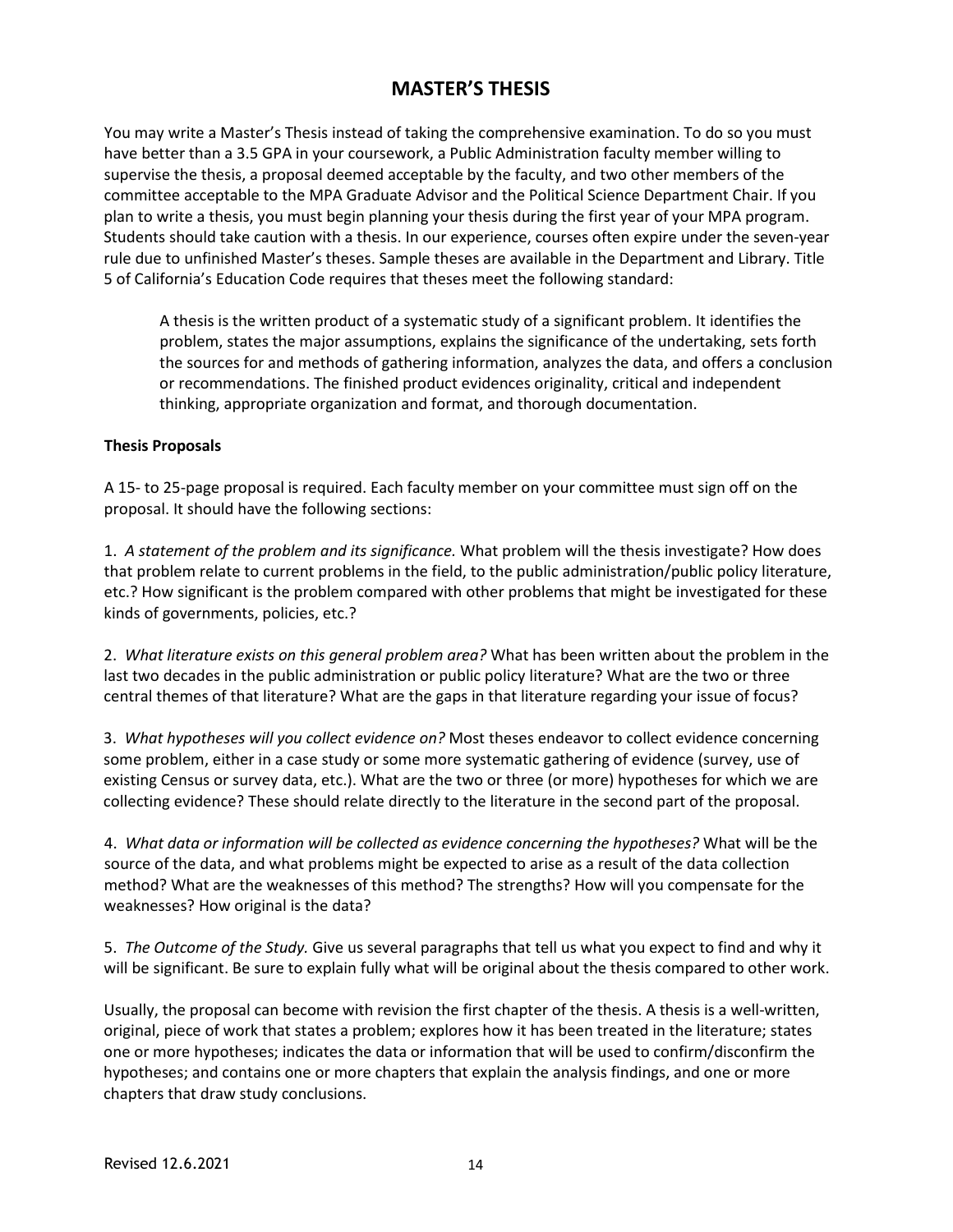# **MPA CURRICULUM MAP OF COURSES AND STUDENT LEARNING OUTCOMES**

| <b>NASPAA Competencies</b>                     | Lead and manage in the<br>public interest                                                                                                 | Participate and contribute to<br>the policy process                              | Analyze, synthesize, think<br>critically, solve problems<br>and make evidence-<br>informed decisions | Articulate, apply, and<br>advance a public service<br>perspective | Communicate and interact<br>productively and in culturally<br>responsive ways                                |  |  |
|------------------------------------------------|-------------------------------------------------------------------------------------------------------------------------------------------|----------------------------------------------------------------------------------|------------------------------------------------------------------------------------------------------|-------------------------------------------------------------------|--------------------------------------------------------------------------------------------------------------|--|--|
| <b>MPA Student Learning</b><br><b>Outcomes</b> | PA knowledge<br>$\bullet$<br>Engage diversity<br>$\bullet$<br>Effective communication<br>$\bullet$<br>Ability to collaborate<br>$\bullet$ | Critical analysis skills<br>$\bullet$<br>$\bullet$<br>Effective<br>communication | Critical analysis skills                                                                             | Advancement of public<br>service ethics                           | Engage diversity<br>$\bullet$<br>Effective communication<br>$\bullet$<br>Ability to collaborate<br>$\bullet$ |  |  |
| <b>POLS 5700 Foundations</b>                   | $\mathbf{I}$                                                                                                                              | п                                                                                | J.                                                                                                   | I, A                                                              | л                                                                                                            |  |  |
| POLS 5720 Org & Mgt                            | I,P                                                                                                                                       |                                                                                  | P                                                                                                    | I, P                                                              | P                                                                                                            |  |  |
| <b>POLS 5730 HRM</b>                           | P                                                                                                                                         |                                                                                  | P                                                                                                    | P                                                                 | I, P                                                                                                         |  |  |
| POLS 5740 Budgeting                            | P                                                                                                                                         | т                                                                                | I, P                                                                                                 | P                                                                 | P                                                                                                            |  |  |
| <b>MANAGEMENT PERSPECTIVES</b>                 |                                                                                                                                           |                                                                                  |                                                                                                      |                                                                   |                                                                                                              |  |  |
| POLS 5750 Non-Profit Mgt                       | P                                                                                                                                         |                                                                                  |                                                                                                      | P                                                                 | P                                                                                                            |  |  |
| POLS 5760 IG Relations                         | P                                                                                                                                         |                                                                                  |                                                                                                      | P                                                                 | P                                                                                                            |  |  |
| POLS 5770 E-Governance                         | P                                                                                                                                         |                                                                                  |                                                                                                      | P                                                                 | P                                                                                                            |  |  |
| <b>ANALYTIC PERSPECTIVES</b>                   |                                                                                                                                           |                                                                                  |                                                                                                      |                                                                   |                                                                                                              |  |  |
| POLS 5800 Data Analysis                        |                                                                                                                                           | P                                                                                | P                                                                                                    |                                                                   | P                                                                                                            |  |  |
| POLS 5810 Policy Analysis                      |                                                                                                                                           | P                                                                                | P                                                                                                    |                                                                   | P                                                                                                            |  |  |
| POLS 5820 Program Eval.                        |                                                                                                                                           | P                                                                                | P                                                                                                    |                                                                   | P                                                                                                            |  |  |
| <b>CULMINATING EXPERIENCE</b>                  |                                                                                                                                           |                                                                                  |                                                                                                      |                                                                   |                                                                                                              |  |  |
| POLS 5900 Capstone                             | P                                                                                                                                         | P                                                                                | P                                                                                                    | P                                                                 | P                                                                                                            |  |  |
| POLS 5960 Comp Exam                            | Α                                                                                                                                         | А                                                                                | Α                                                                                                    | Α                                                                 | Α                                                                                                            |  |  |
| I = INTRO, P = PRACTICE, A = ASSESS            |                                                                                                                                           |                                                                                  |                                                                                                      |                                                                   |                                                                                                              |  |  |

,我们也不会有什么。""我们的人,我们也不会有什么?""我们的人,我们也不会有什么?""我们的人,我们也不会有什么?""我们的人,我们也不会有什么?""我们的人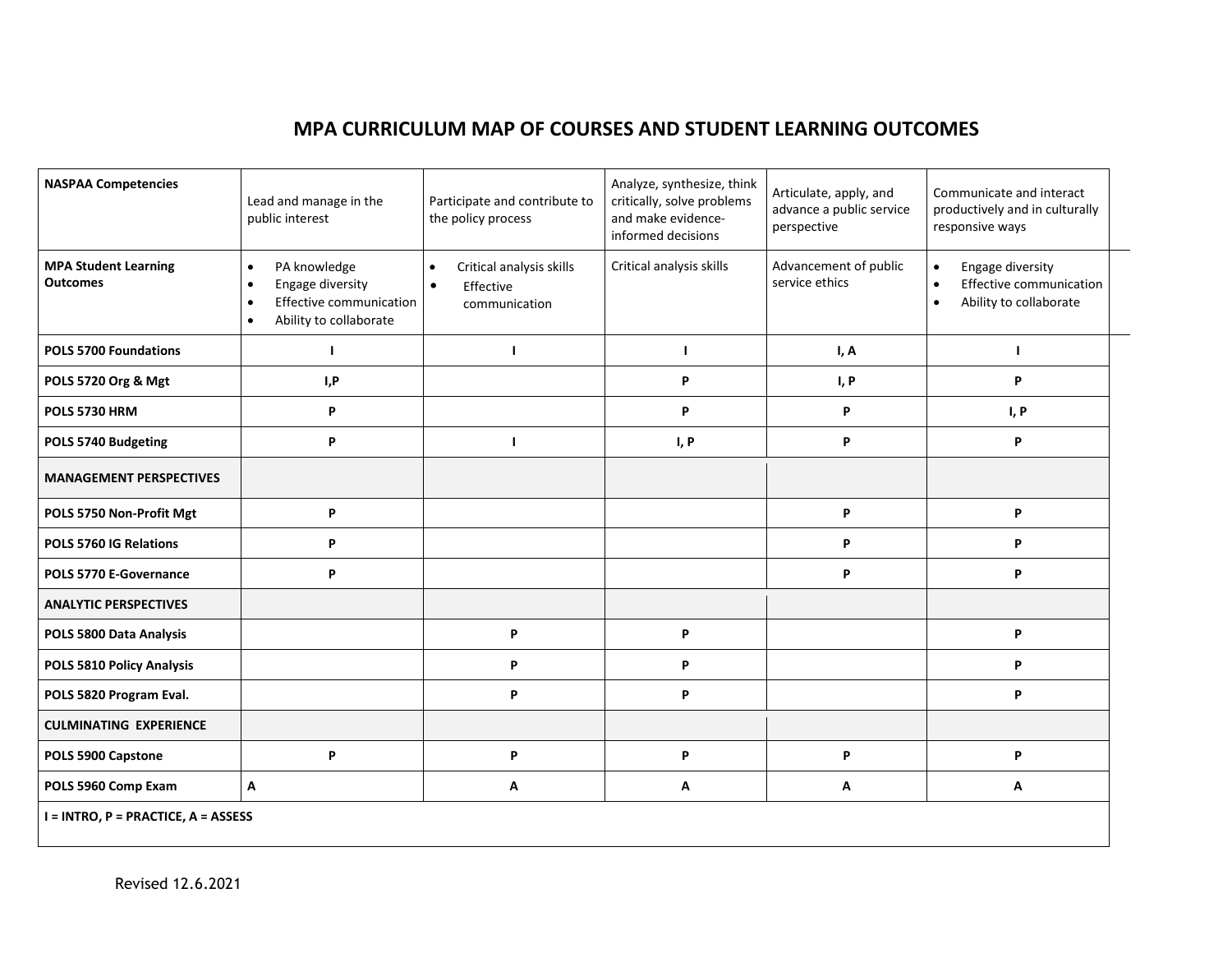# **STUDYING FOR THE MPA DEGREE**

Once you have been accepted into the MPA program, your job is to work your way through the courses, culminating either with the comprehensive examination or thesis. The MPA Graduate Advisor, public administration faculty and the Graduate Coordinator in the Department office will assist you as much as we can. But remember – it is your responsibility to ensure that you fulfill all the degree requirements, keep track of the courses you complete, and maintain good standing in the program. If you have any questions or find difficulties in completing your program, you should immediately talk with the MPA Graduate Advisor. The following notes are to help guide you and familiarize you with the most important regulations. For further details, you should consult the University Catalog.

### **General Obligations and Honor Code**

Our program is conducted in the spirit of adult education, which assumes that every individual student bears responsibility for ethical conduct. Your admission into the MPA program assumes as a minimum acceptance of the following Honor Code:

The Honor System in the MPA program depends upon adherence of all members of the program to high standards of academic behavior. Acts constituting a violation of the Honor Code include giving or obtaining assistance in a formal academic exercise without due acknowledgement; plagiarism, the submission of the same work for academic credit more than once without permission; willful falsification of data, information or citation; and the failure to take constructive action in the event of committing or observing a violation or apparent violation.

You additionally are expected to exercise courtesy to faculty, staff and fellow students; respect the facilities and amenities of the University; and observe common rules regarding classroom behavior, punctuality and timely fulfillment of assignments. Students who contribute actively to classroom discussions, interact with their colleagues, and avail themselves of the multiple opportunities for education offered through their courses and University activities generally gain a good deal more from their degree programs than those who see the degree simply as something to be gotten through as quickly and with as little effort as possible.

### **Your Program Plan**

As an MPA student, you have the responsibility of keeping track of your program progress with the support of the MPA Graduate Advisor. You can access the program requirements and your progress through the University's online GET system.

New students should meet with the MPA Graduate Advisor during their first semester to discuss your program of study, career aspirations, and possible elective courses that might align with career goals and interests. Students also should regularly check in with the MPA Graduate Advisor regarding their program progress. Any questions about the program or curriculum should be directed toward the MPA Graduate Advisor as opposed to other students to ensure accurate advising.

Your program consists of a minimum of 36 semester units plus a comprehensive examination or thesis. You must complete your approved program with a grade point average of 3.0 ("B" average) or higher. Courses with grades below a C must be repeated.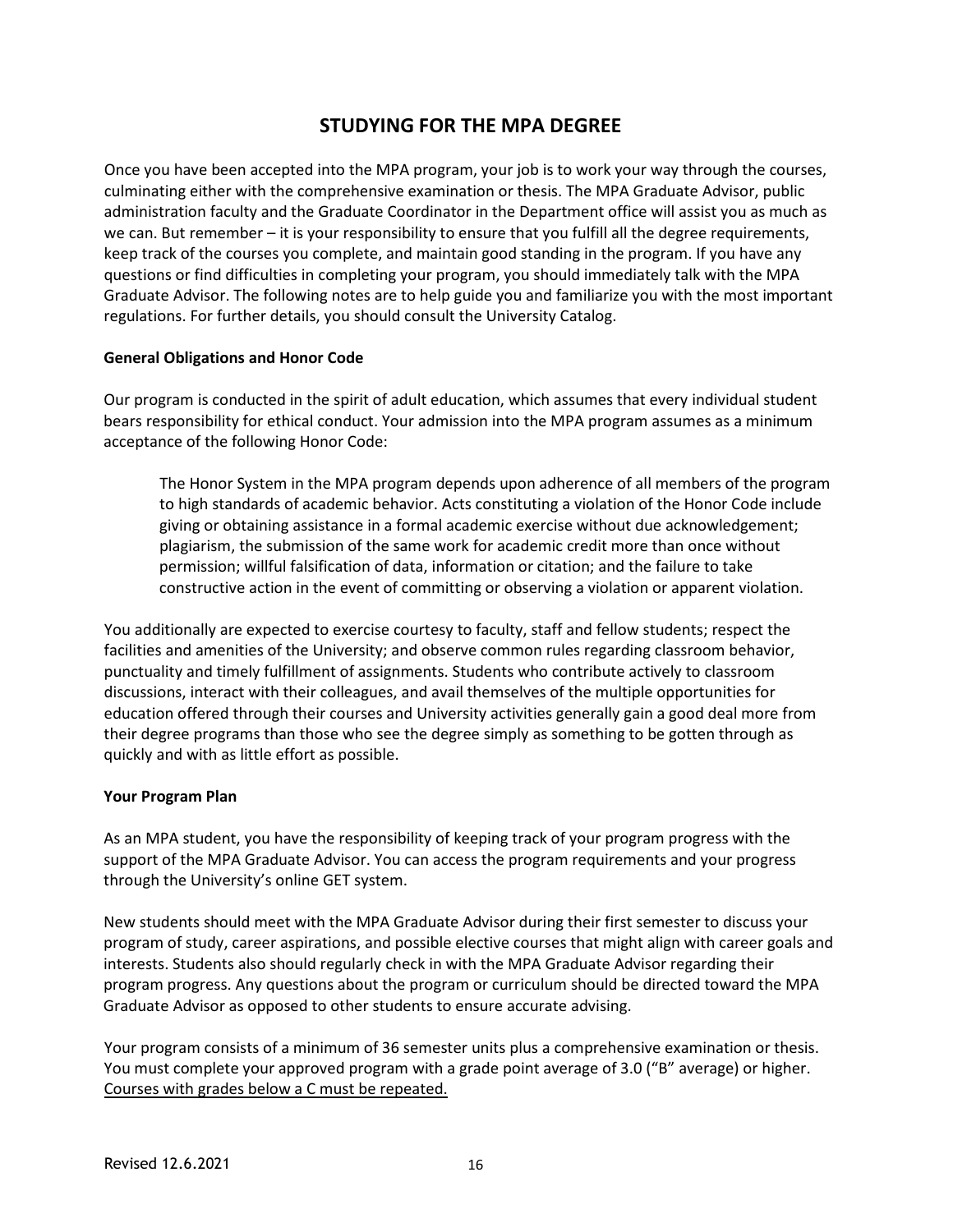Remember: You are responsible for ensuring that you fulfill the requirements of your program plan. You can verify your progress with your program plan and course grades through GET. You are welcome to take additional courses; however, only those approved and officially substituted by the MPA Graduate Advisor may be counted toward your program. If changes or substitutions are approved for your program, you should follow-up with the MPA Graduate Advisor to process course substitutions.

### **Advancement to Candidacy**

All graduate students must be advanced to candidacy to enroll for the comprehensive examination or for thesis units. To advance to candidacy, the following conditions must be met:

- Completion of 12 semester units of 5000-level courses with a cumulative minimum GPA of 3.0
- Fulfillment of the Graduation Writing Assessment Requirement

To request advanced candidacy standing, students should complete and submit the Advancement to Candidacy form to the MPA Graduate Advisor before registering for their last semester of coursework, which will include the POLS 5900 Capstone and POLS 5960 Comprehensive Exam. The form can be found on the MPA Web site or in the Department of Political Science Office. The MPA Graduate Advisor will submit the request for advancement to candidacy if the above conditions have been met. Please note that once they have been advanced to candidacy, students must maintain continuous enrollment.

### **Advising**

At the beginning of your studies, you should meet with the MPA Graduate Advisor to discuss your program plan. Although the program is fairly straight forward, you should periodically check with the MPA Graduate Advisor to see that you are on the right track. If you want to change your program, substitute a course or add a course not on your program, you should see the MPA Graduate Advisor to gain approval and ensure an official change is made.

Other MPA faculty also are available for academic and career advisement, although questions about program policies or your program progress should be directed toward the MPA Graduate Advisor. MPA faculty office hours are posted on the Political Science Web site, outside the Department office and on course syllabi. You may sign up for an appointment in person with the faculty member, or by contacting the faculty member via telephone or e-mail. Please note that there are no faculty office hours between semesters, during final examination weeks or during the summer semester if faculty are off-duty.

Remember: It is solely your responsibility to plan your program so that you complete your degree efficiently and comfortably. You should make sure that you consult the MPA Graduate Advisor regularly to ensure you are meeting all requirements.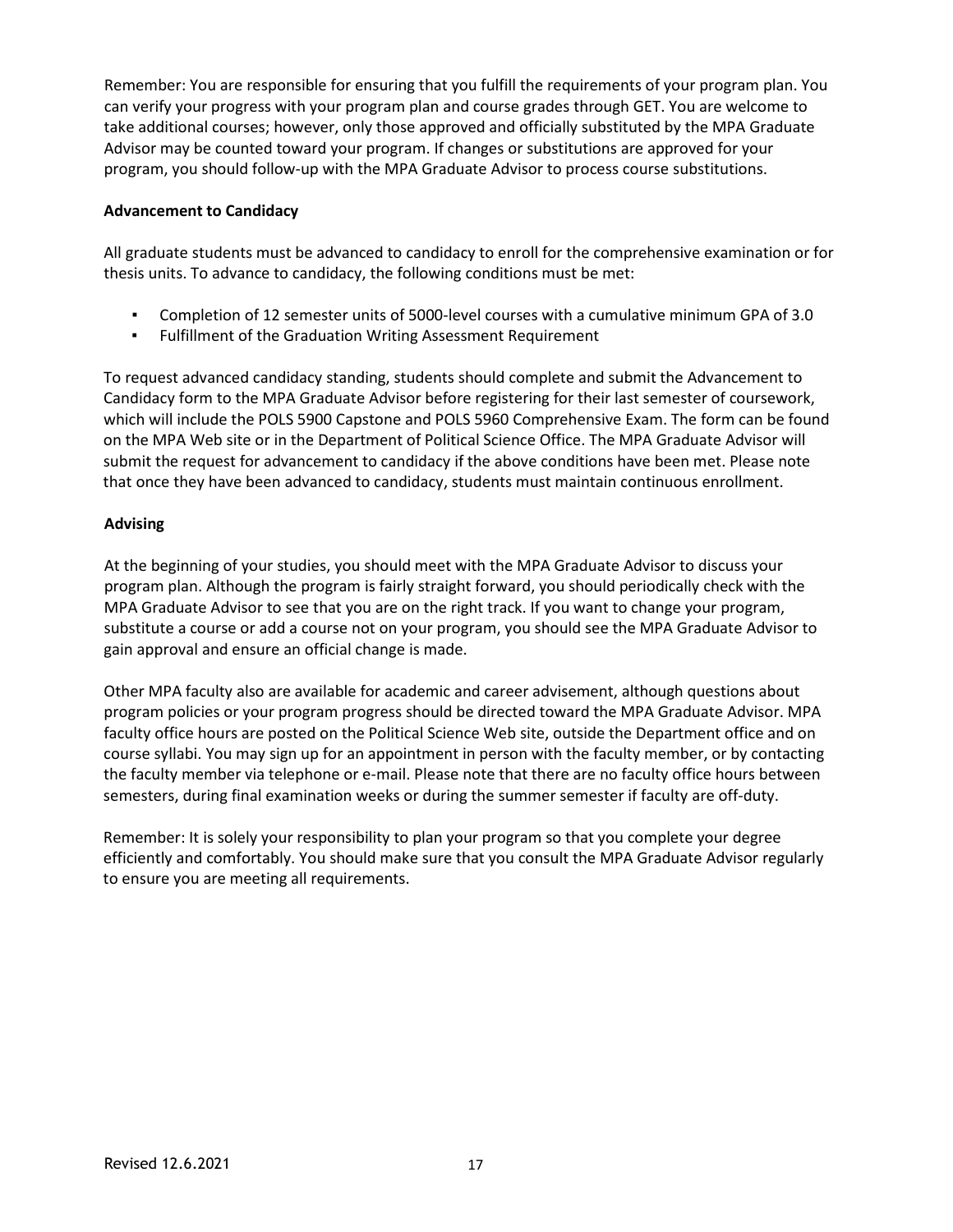### **Graduation Writing Assessment Requirement (GWAR)**

All CSU students must demonstrate competence in writing as a requirement for all advanced degrees and credentials. Graduate students are considered to meet the GWAR if they:

- Earned a bachelor's degree or higher from an accredited college or university where English is the primary medium of instruction; or
- If they have attained a score of 41 or better on the writing portion of the California Basic Education Test (CBEST) or a score of 4 on the analytic writing portion of the GRE GMAT.

Graduate students must satisfy this requirement before completing 12 semester units. To satisfy this requirement, graduate students also may take the university writing proficiency exam once (UNIV 4000). Students who do not pass the exam are required to pass the designated GWAR course (UNIV 4010). Students who do not satisfy the GWAR requirement within their first 12 units may be subject to a registration hold. Students must satisfy the GWAR to be Advanced to Candidacy.

#### **Internships**

The MPA program requires an internship. You must complete the equivalent of a one semester internship in public administration, a non-profit organization or an approved field project. Appropriate professional experience may be substituted for an internship. Most students can use their professional experience to fulfill this requirement. To qualify, experience must be professional and/or administrative in nature as opposed to a clerical-level position. You can request an internship waiver by completing the MPA Internship Waiver Form and submitting it to the MPA Graduate Advisor for consideration.

### **Registration for Courses**

Your registration dates and deadlines are indicated in your personal GET Account (NOTE: The University requires that you pay the registration fees prior to registering). Two MPA courses require permission to register: POLS 5700 (all newly admitted MPA grad students are given a permit and must register for this course in the first semester of attendance) and POLS 5960, the exit exam. If you register for the Capstone Course (POLS 5900) prior to your last semester, you will be dropped from that course during the preregistration period. Most MPA students take 6 to 8 units per semester. A full-time course load for graduate students is 8 units, and you should not register for more than three 3-unit, 5000-level courses.

#### **Incomplete Grades**

Students who do not complete the work for a particular course due to extenuating circumstances may be granted an "incomplete" grade with the instructor's permission. An incomplete grade cannot be granted when it is necessary for the student to attend a major portion of the class when it is next offered. Students have up to but no longer than ONE calendar year to make up the incomplete regardless of breaks in attendance, a leave of absence, etc. The official policy states that the single year may be extended prior to the expiration of the one year period by the College Graduate Dean, "for contingencies such as, but not limited to, military service and health problems or an incapacitating nature verified by a physician's statement." Incomplete grades that are not made up become graded IC (Incomplete Charged) and are factored into the overall GPA as a grade of "F."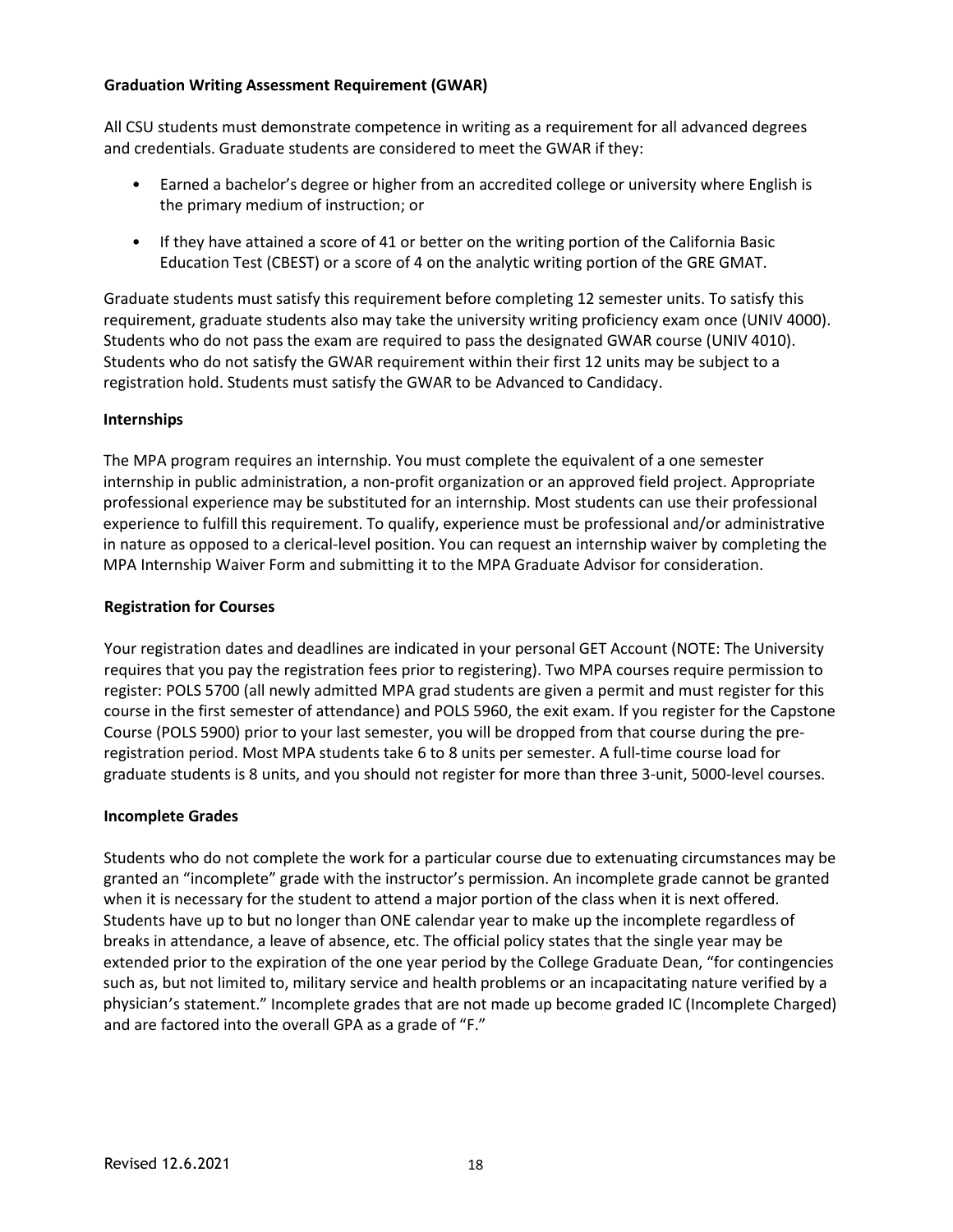#### **Seven-Year Rule**

You have seven years to finish your degree once you start taking 5000-level courses on your program. Courses at CSULA expire seven years after they are taken, and they must be re-taken for them to count toward your degree. The College allows three courses to be petitioned for renewal, but students may only petition for revalidation one time. Needless to say, re-taking courses involves considerable inconvenience and cost, and the whole procedure has to be agreed upon by the College Graduate Studies Sub-Committee, which in the past has required an explanation in person as to why you did not complete the coursework within the normal timeframe.

Speaking practically, the "seven-year rule" means that the University's expectation is that you will work steadily on your program once you commence. An extended leave of absence for whatever reason may involve re-taking courses because of their expiration or may result in your not being able to complete the requirements for a Master's degree.

#### **Continuous Enrollment and Leaves of Absence**

Students maintain their continuing student status for registration purposes by attending at least one of the two semesters immediately preceding the semester in which they plan to enroll (excluding the summer term). Absence for more than one of any two consecutive semesters without an approved leave of absence will cancel continuing registration eligibility.

If you intend to interrupt attendance for more than one semester, you must file an application for Academic Leave, which can be granted for up to two semesters with the possibility of renewal for one additional year. Granting Academic Leave is routine, but if you do not file for a Leave of Absence, you will need to reapply for admission. If you are readmitted, you will be subject to the catalog requirements in force (including any new requirements) when you return to your studies. Graduate students who have advanced to candidacy must maintain continuous enrollment.

#### **Adding Courses After the Semester Has Begun**

The last day to add a course with the instructor's consent is the same day of the third week as the day the class began if the course is not fully enrolled; however, adding a course after the first week is NOT recommended unless there are special circumstances because graduate courses meet only once per week and cover extensive material each week.

#### **Dropping Courses After the Semester Has Begun**

The policy on dropping or withdrawing from courses is one of the areas where CSULA is very different from other universities and causes more problems for students than most other areas of policy.

First, you get a free drop during the registration period BEFORE the semester begins or during the first six (6) days of the semester. This means one week ONLY. No signatures are required. You can drop a course via the GET registration system.

After the first week, you can withdraw from a course with the instructor and Department Chair's signatures, and you will receive a "W" on your grade report. Current policy allows you to accumulate a maximum of 18 units of "W" grades. After 18 units of "W" grades, you will not be permitted to withdraw from a course once the semester has started.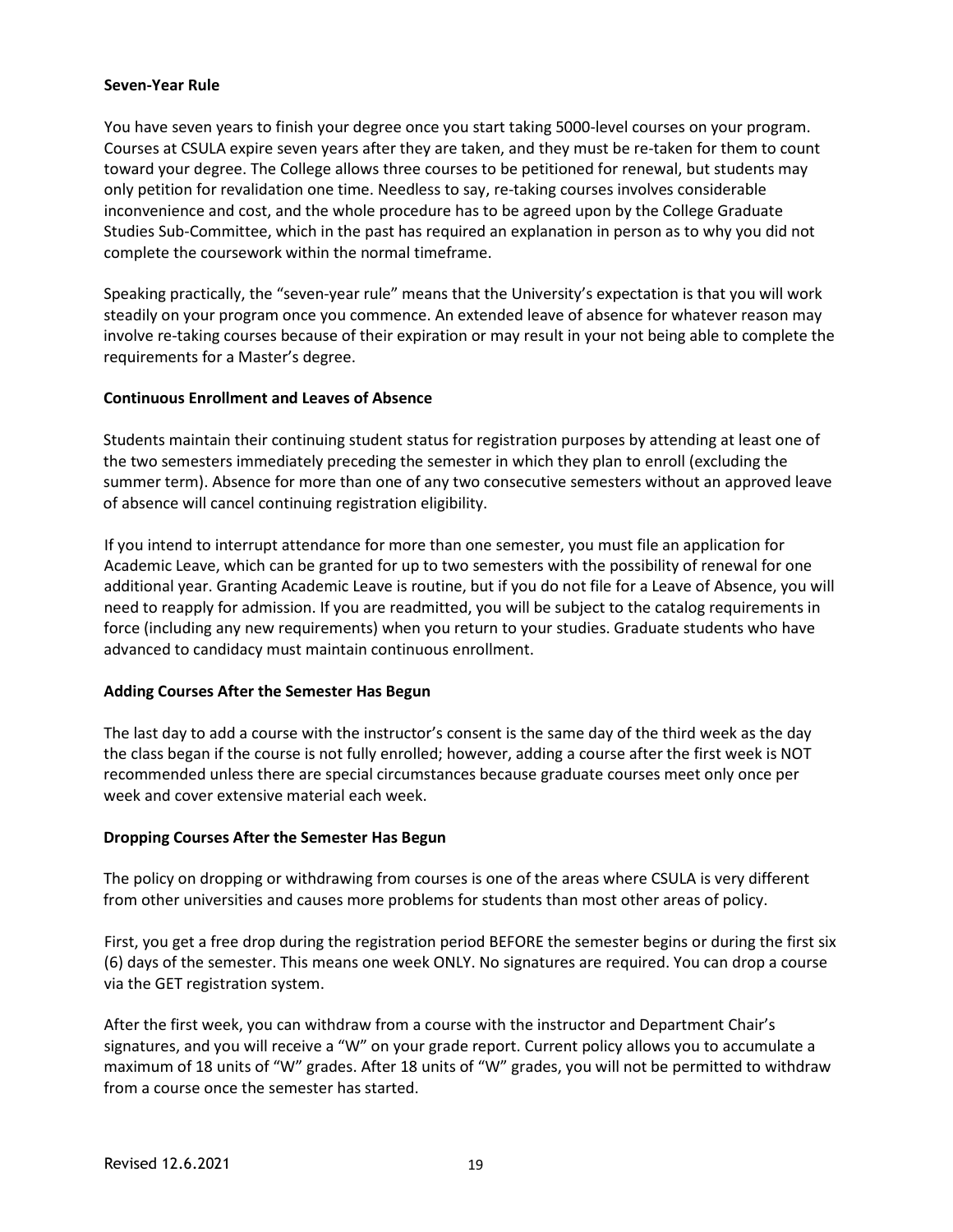After the 11th week, you only can withdraw for "extremely serious and compelling reasons," which usually turn out to be serious and extreme cases of medical problems or changes in work hours. You will need the instructor, Department Chair and Dean's signatures, and you will have to provide outside, written verification of the reasons for the drop. This process typically requires that you drop all enrolled courses and not just one course.

Collecting signatures during the 12th to 15th weeks in the semester is difficult, so do not wait until Thursday or Friday and expect that the faculty, Chair and Dean will be available to sign your form. Start early.

Be very careful of these rules! If you do not withdraw properly or wait too long, you will receive a WU for the courses, which stands for "withdrawal unauthorized" and counts on your GPA as a grade of "F."

#### **Your GPA**

Graduate students must have a cumulative GPA of 3.0 or above in the course work on their master's degree program and in all courses completed after admission to the program. Anything less is unacceptable, and a student in this position initially is placed on academic probation and then disqualified from further classes if their GPA is not raised to 3.0 within 12 units or two semesters in residence, whichever is later. Courses for graduate students also cannot be renewed (retaken where the lower grade is replaced with a higher grade).

There is a big difference between graduate students and undergraduates in this respect; if your GPA is below 3.0, you only can take the courses on your program and two additional courses not on your program to raise it. You cannot take an unlimited number of courses to raise your GPA. We are limited by University rules. Obviously, it is better never to arrive at this situation than to have to get out of it.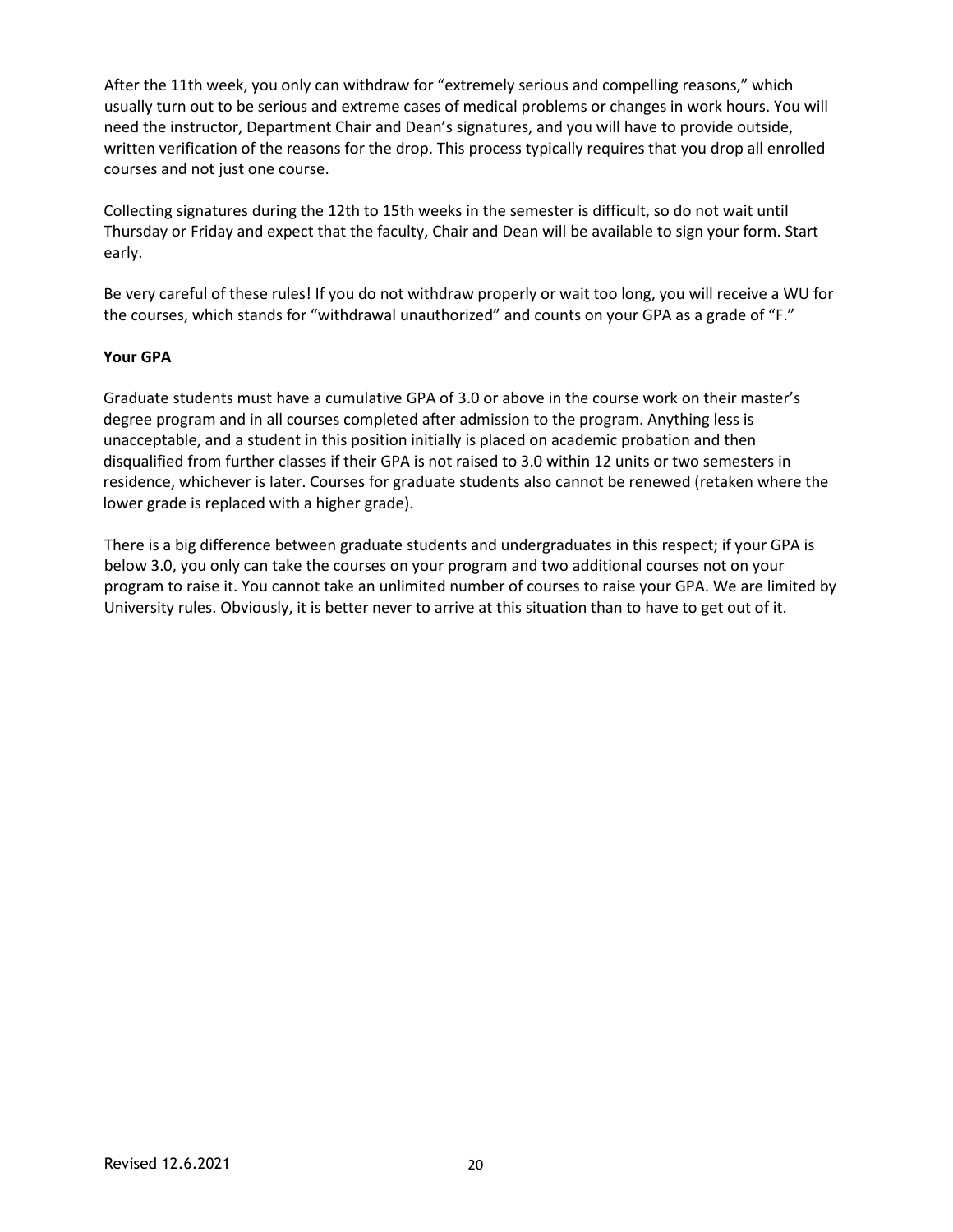# **APPLICATION FOR GRADUATION**

### **University Procedure**

The University processes applications for graduation three times a year (Fall, Spring and Summer). The University commencement ceremony is held only once in the Spring Semester. Students who wish to have their name printed in the booklet for the Spring ceremony must file by the previous Fall or the Spring and Summer semesters of the current year. For example, May 2020 graduation candidates would include those who filed for the Fall 2019, Spring 2020 and Summer 2020 graduation.

It is solely the student's responsibility to file for graduation during the filing periods that are noted on the Graduation Office Web site at [http://www.calstatela.edu/graduation.](http://www.calstatela.edu/graduation) The University's Graduation Information and Graduation Application, which must be signed by the MPA Graduate Advisor, can be found on the Graduation Office Web site.

Completion of the MPA degree is fulfilled by the successful passage of the comprehensive exam or completion of a thesis. MPA candidates must file for the appropriate semester that they anticipate they will attempt the comprehensive examination.

Note: If you do not pass the exam, you are allowed to repeat it the next time the exam is given. If you do not graduate during the term that you declared on your graduation application, you must file a Request to Change Graduation Term form and pay a late filing fee. More information can be found at the Graduation Office Web site.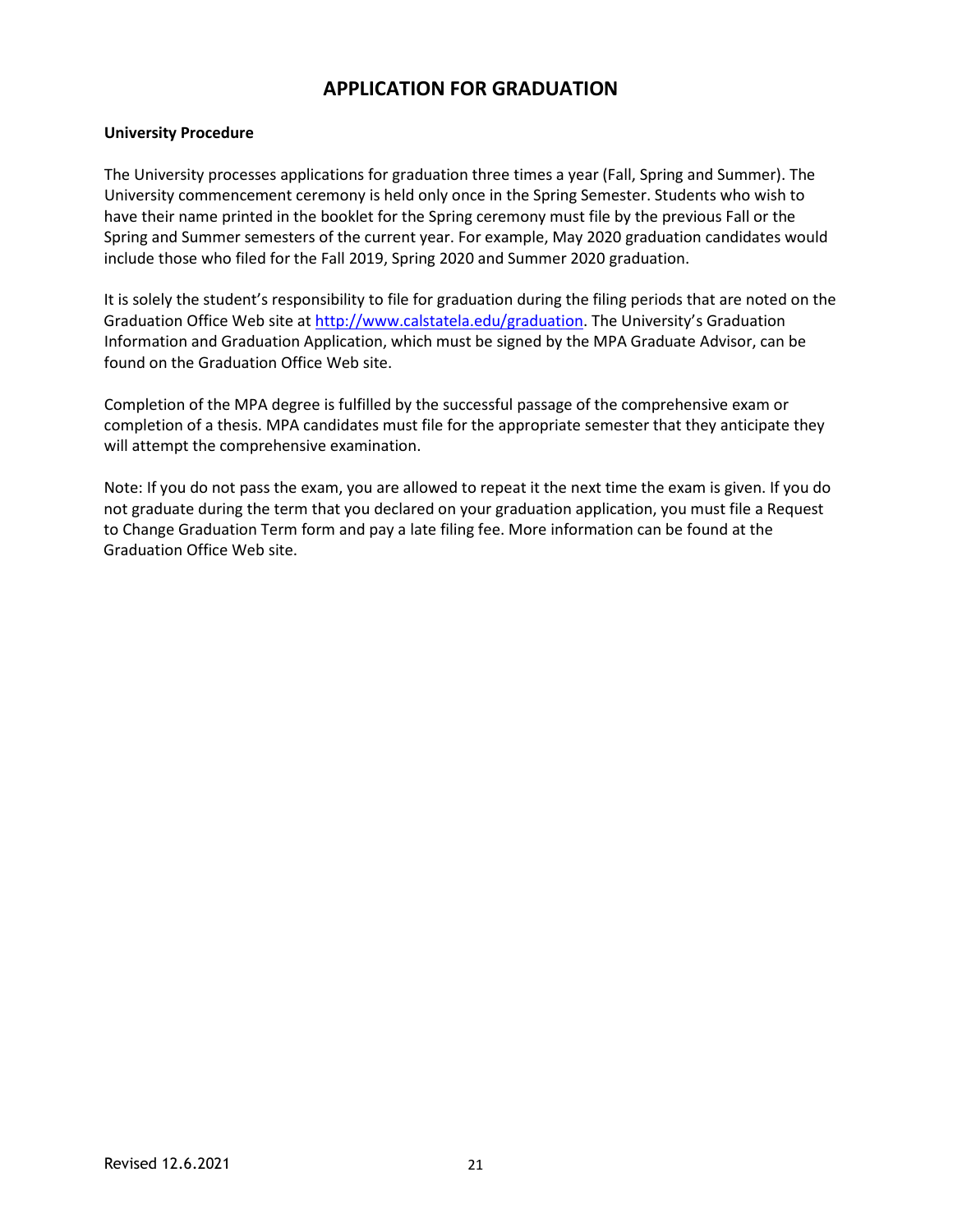# **SUMMARY CHECKLIST**

Once you have received your letter admitting you to both the University and the MPA program, you may begin working toward your degree. This checklist summarizes the process outlined in the Handbook.

1. Attend the MPA New Student Orientation and follow up after the semester begins by making an appointment with the MPA Graduate Advisor to discuss your program plan.

2. Fulfill the Graduate Writing Assessment Requirement within two semesters of starting courses.

3. Discuss with the MPA Graduate Advisor whether you need an internship, or whether it will be waived due to your professional experience. Complete and submit the Internship Waiver Form to the Graduate Coordinator in the Political Science Department. If you need an internship, start planning now.

4. Begin your program with the required introductory course POLS 5700 in the first semester admitted.

5. Continue with your core and elective courses. Consult the planning schedule distributed by the MPA program to see when courses will be offered (this schedule is tentative but efforts will be made to adhere to it).

6. Plan to register early to get the courses you wish to take. Registering for 8 units of 5000-level courses per semester constitutes a full-time course load, although most students will take 6 units (two 3-unit courses) of 5000-level courses due to work and personal commitments. Taking more than three 3-unit courses is not recommended.

7. Maintain a B average (3.0) on your 36-unit program. If you drop below a B, you will be placed on academic probation. If you cannot get up to a B average with the courses left on your program, we can add only two courses to the program to make up for the deficiency.

8. Think about how the MPA courses fit together for you, and look ahead to the comprehensive exit examination. Prepare yourself to complete it successfully by completing course readings, taking notes, and keeping and organizing all of your course materials. **Be sure to save all course materials in preparation of the Comprehensive Exit Exam. Participate in a Comprehensive Exam Workshop early in your program, which is offered every Fall and Spring.**

9. Submit the Advancement to Candidacy form to the MPA Graduate Advisor to receive Advanced Candidacy standing when registering for your classes for your last semester.

10. In your last semester, take the POLS 5900 Capstone and register for the POLS 5960 comprehensive examination. You need to request a permit from the MPA Graduate Advisor to register for POLS 5900 and POLS 5960. Enrolling in POLS 5960 requires a nominal processing fee but no tuition.

11. Apply for graduation for the semester in which you take the comprehensive examinations – plan ahead. The application filing periods, which typically are one semester in advance of the graduating semester, are published here: [http://www.calstatela.edu/graduation.](http://www.calstatela.edu/graduation) It is the student's responsibility to file by the listed deadline. Please contact the MPA Graduate Advisor with any questions.

12. If you wish to write a thesis, consult with a faculty advisor during the first year of your program, and be aware that an acceptable thesis usually takes at least a year and usually more to complete.

13. Become familiar with the University Catalog sections on the Department and on graduate studies for the year when you began study. Access the catalog here: [http://ecatalog.calstatela.edu/index.php.](http://ecatalog.calstatela.edu/index.php)

Revised 12.6.2021 22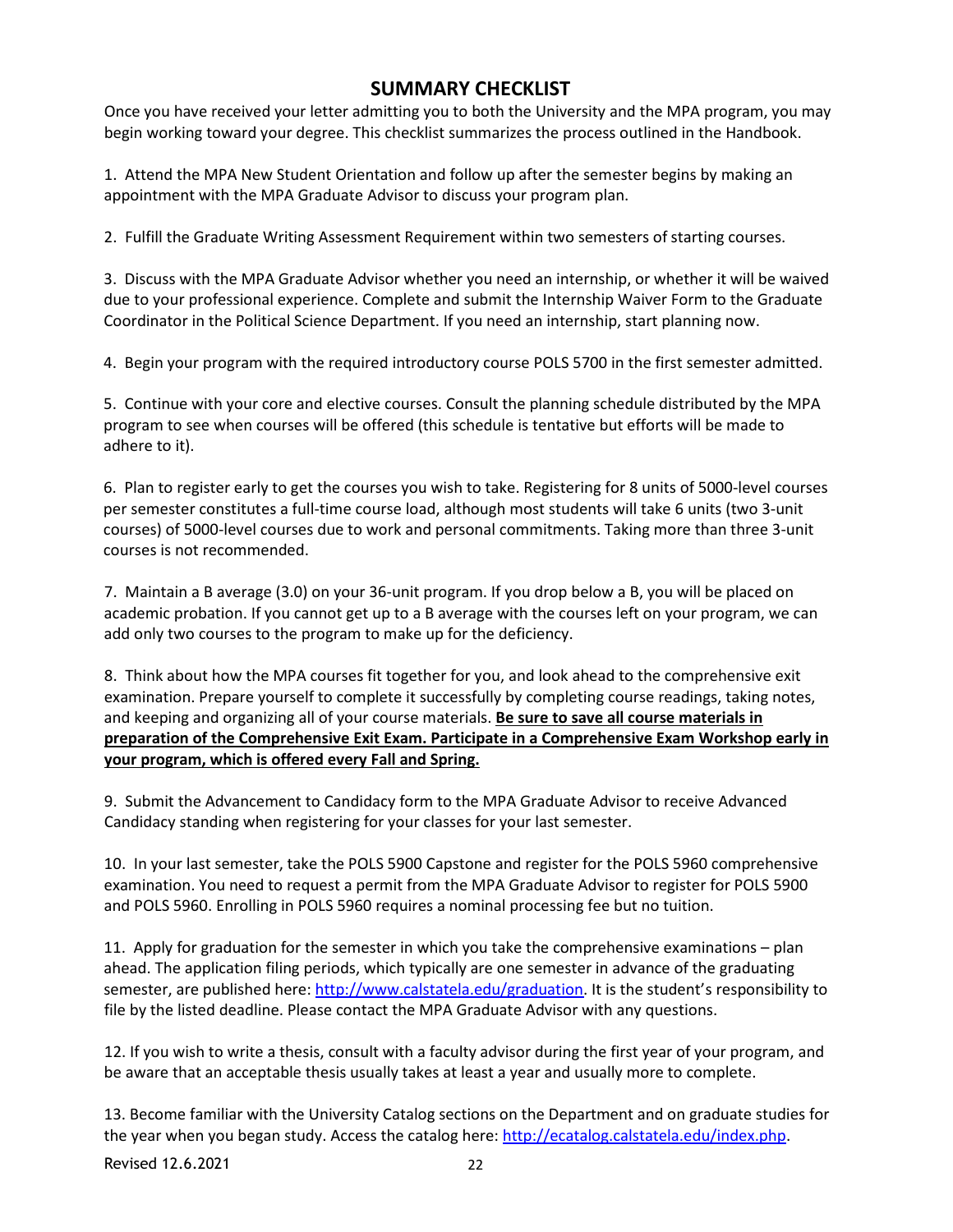# **PUBLIC ADMINISTRATION FACULTY NUCLEUS**

Jessica DeShazo, Ph.D. (Northern Arizona University, 2014). Associate Professor. Public Administration and Public Policy, Public Budgeting, Environmental Policy and Administration.

Xian Gao, Ph.D. (University of Nebraska, 2020). Assistant Professor. Digital Government, Collaborative Governance, Smart City, Social Media, Public Policy.

Chongmyoung Lee, Ph.D. (North Carolina State University, 2014). Assistant Professor. Public and Non-Profit Management, Performance Measurement and Management, Research Methods and Quantitative Analysis, Microeconomics and Public Finance, Organizational Studies.

Marla Parker, Ph.D. (University of Illinois at Chicago, 2014). Assistant Professor. Public Management, Public Values, Science and Technology Policy and Higher Education, Diversity and Cultural Competency.

Ellen Shiau, Ph.D. (University of Southern California, 2012). Associate Professor. Urban Politics and Public Policy, Civic Engagement, Nonprofit Organizations, GIS Methods and Analysis.

# **PAST PUBLIC ADMINISTRATION FACULTY AT CAL STATE LA**

The MPA program at Cal State LA has existed since the 1950s. The contributions of the following MPA faculty, to the evolution of our program (as well as the Department and University) and to the field of public administration, are recognized and appreciated. The timeline of dates of service is provided.

Arthur J. Misner (1955-1983) Eugene P. Dvorin (1958-1992) Robert B. Callahan (1960-1983) Robert H. Simmons (1962-1985) George Litke (1963-1992) Vergil Stevens (1963-1985) J. Theodore Anagnoson (1983-2006) Byran O. Jackson (1986-1992) Naomi J. Caiden (1993-2008) Siegrun Fox Freyss (1996-2013) Stephen K. Ma (1990-2015) Greg Andranovich (1993-2017)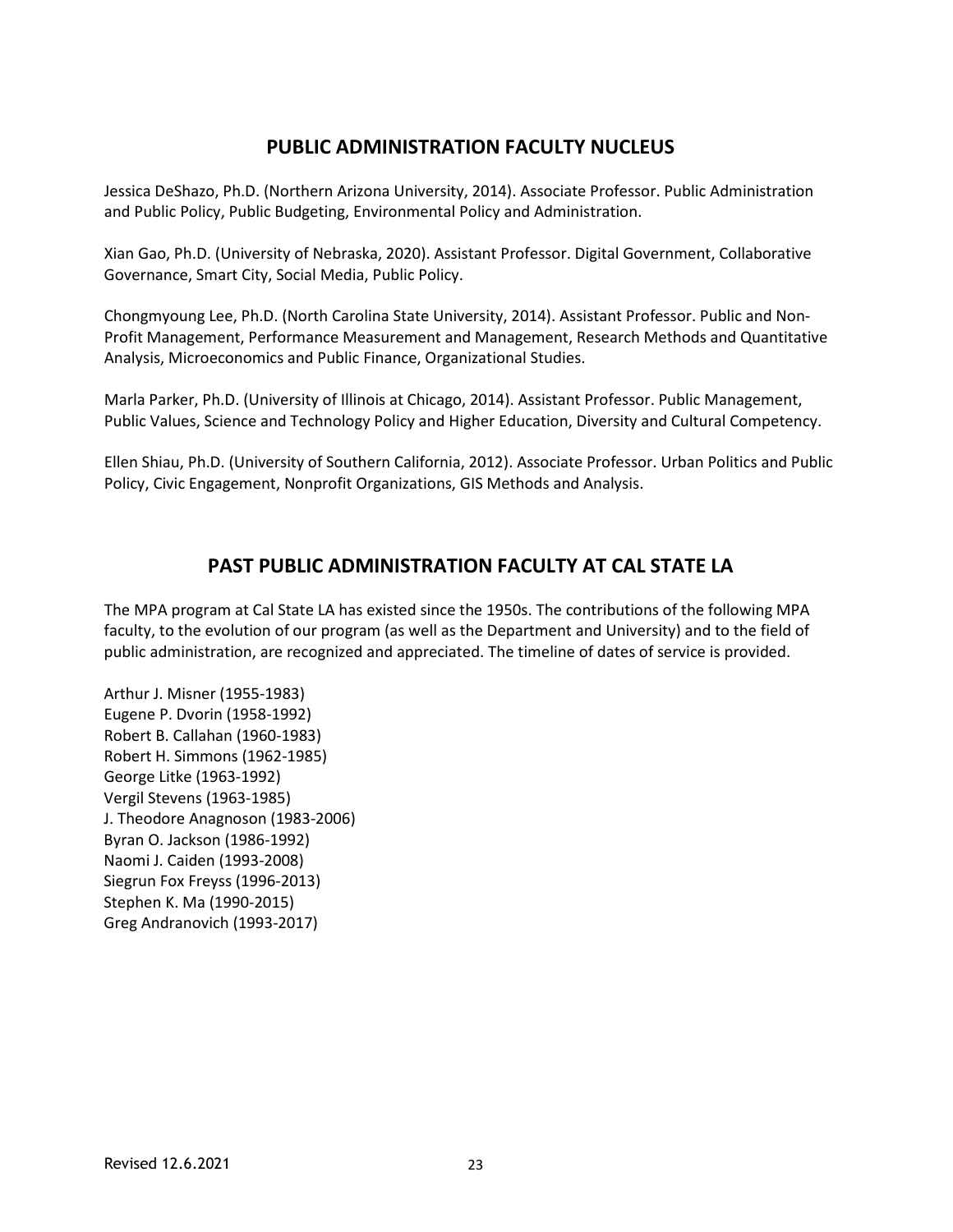### **IMPORTANT CONTACTS AND OFFICES**

#### **Public Administration Faculty and Staff**

The Political Science Department is located in the Engineering and Technology Building, Room A524.

Jessica DeShazo, Ph.D. Associate Professor (323) 343-2245, jdeshaz@calstatela.edu

Xian Gao, Ph.D. Associate Professor Phone and E-mail TBD Ms. Veronica Lee Administrative Support Coordinator (323) 343-2230, vlee51@calstatela.edu

Chongmyoung Lee, Ph.D. Assistant Professor (323) 343-2234, clee140@calstatela.edu

Marla Parker, Ph.D. Assistant Professor (323) 343-2248, mparke17@calstatela.edu

Ellen Shiau, Ph.D. Associate Professor (323) 343-5826, eshiau@calstatela.edu

#### **Office of the Dean, College of Natural and Social Sciences**

Wallis Annenberg Integrated Science Complex, Wing B, Room 223

Pamela Scott-Johnson, Ph.D. Dean (323) 343-2000

Kaveri Subrahmanyam, Ph.D. Interim Associate Dean (323) 343-2000

Hengchun Ye, Ph.D. Associate Dean (323) 343-2000

#### **Office of Graduate Studies**

Administration, Room 710 323-343-3820 fax 323-343-5653 <http://www.calstatela.edu/graduatestudies> Ms. Amy Miller Administrative Assistant KH-D1051, (323) 343-2005, amiller@calstatela.edu